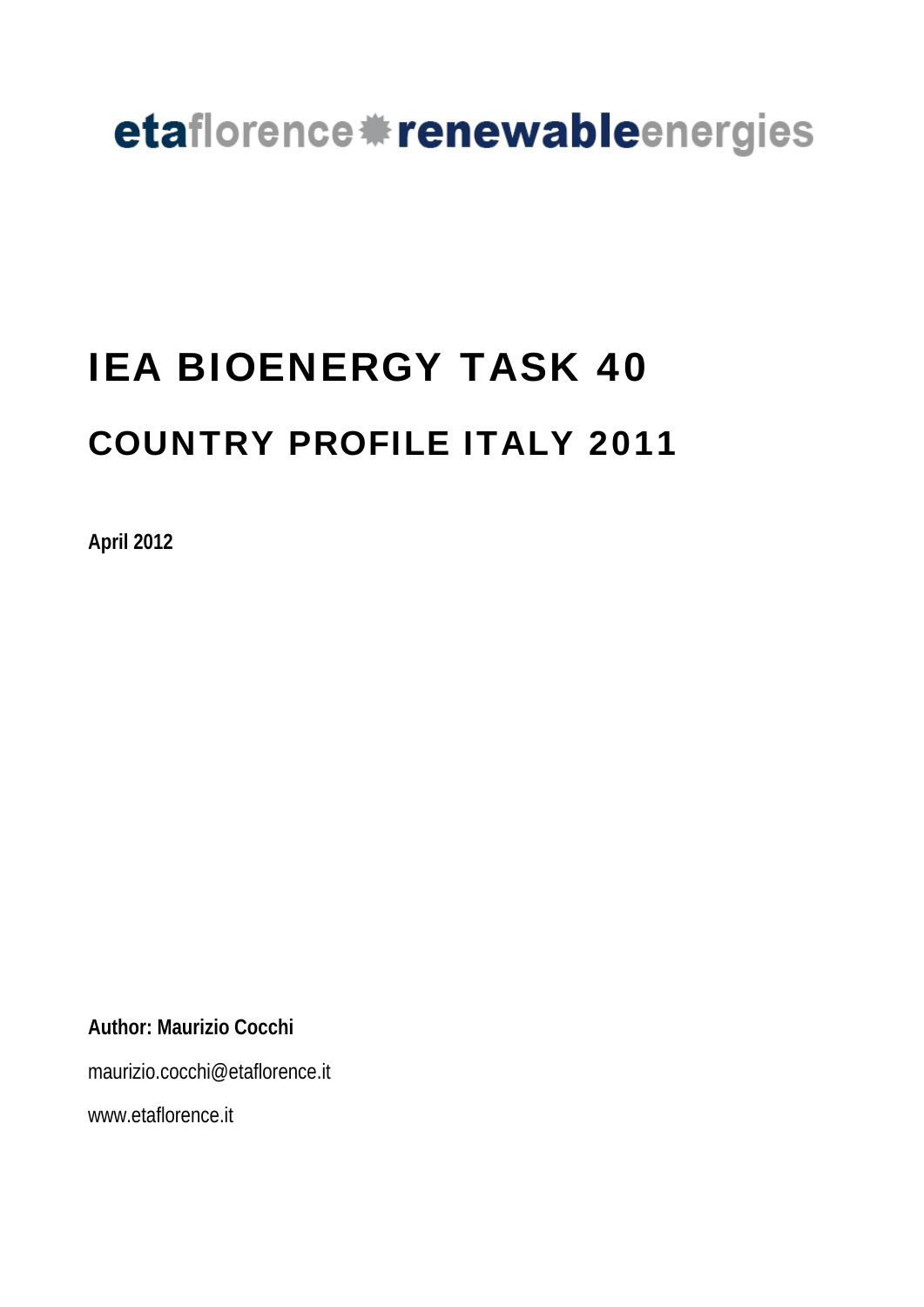### **Table of contents**

| 2. |  |
|----|--|
| 3. |  |
| 4. |  |
| 5. |  |
| 6. |  |
| 7. |  |
| 8. |  |
| 9. |  |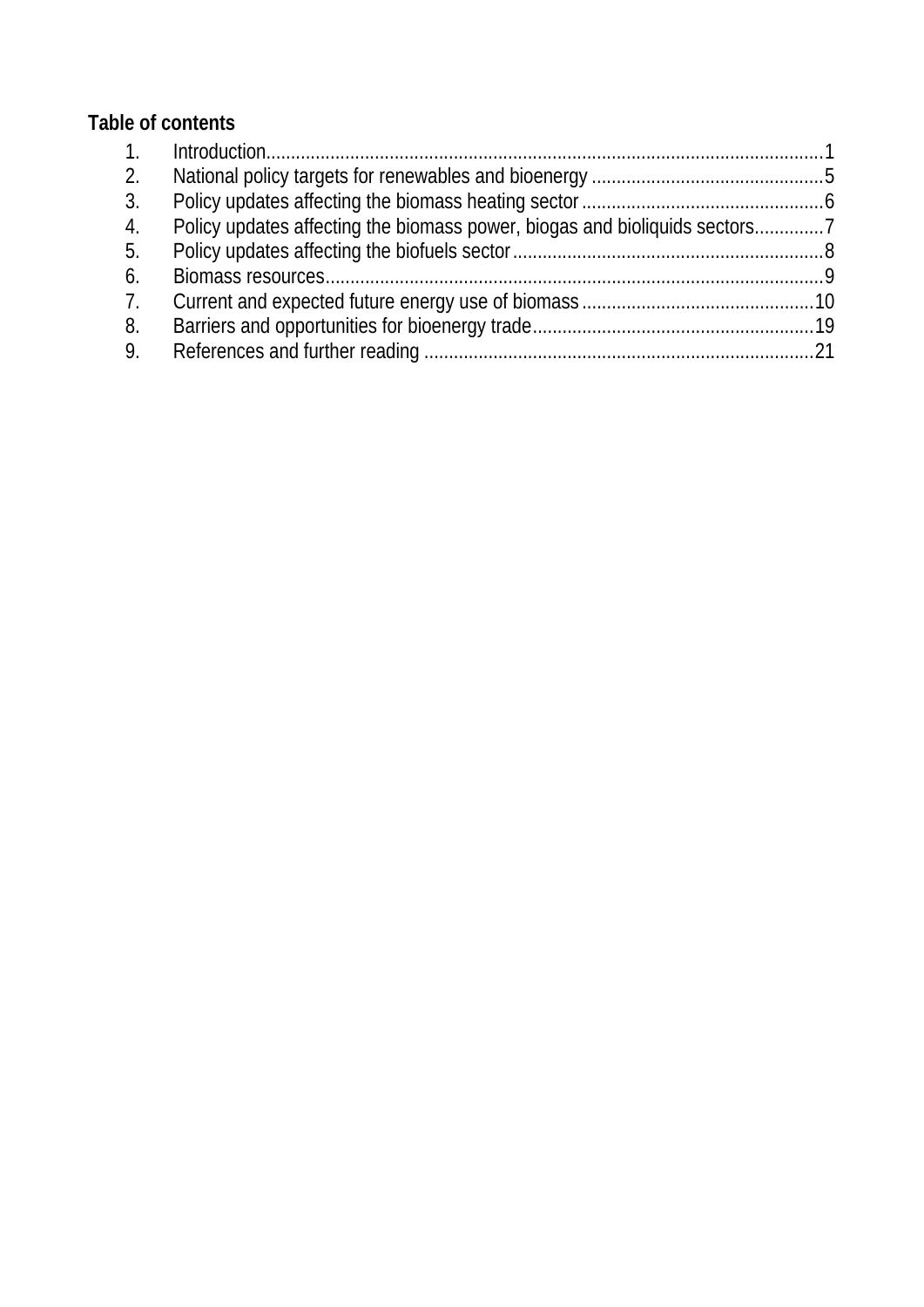#### **1. Introduction**

Italy is one of the biggest European Countries with a territory of is 294,020 sq km and a population of 59,5 million citizens in 2011. the density of population has reached nearly 200 people per square km, much higher than the European average of 113.

More than 75% of the Italian territory is occupied by mountains and hills. Thanks to this and to the relatively abundant rainfall in the northern regions, during the last 50 year hydropower became an important energy source for the country, whose energy balance is however still strictly relying on imports of fossil fuels and electricity. Besides fossil fuels, Italy is a major importer of natural gas and in the last 30 years has developed a wide and well distributed natural gas network, one of the most widespread in Europe, that now serves the majority of the population for residential and industrial uses. Agricultural land covers 17.800.000 hectares whereas forests cover 10.467.533 hectares.

Tab. 1 shows Italy's statistical profile in 2010 (source: OECD iLibrary) while table 2 shows the National energy balance for 2010.

|                                                          | Unit                    | 2010      |
|----------------------------------------------------------|-------------------------|-----------|
| Production and income                                    |                         |           |
| Gross domestic product (GDP)                             | Bln USD curr. PPPs      | 1 908,6   |
| GDP per capita                                           | <b>USD current PPPs</b> | 31 563    |
| Gross national income (GNI) per capita                   | <b>USD current PPPs</b> | 31 140    |
| Household disposable income                              | Annual growth %         | $\ddotsc$ |
| Economic growth                                          |                         |           |
| Real GDP growth                                          | Annual growth %         | 1,3       |
| Net saving rate in household disposable income           | %                       | $\ddotsc$ |
| Gross fixed capital formation                            | % of GDP                | 2,5       |
| Economic structure                                       |                         |           |
| Real value added: agriculture, forestry, fishing         | Annual growth %         | 1,0       |
| Real value added: industry                               | Annual growth %         | 4,8       |
| Real value added: services                               | Annual growth %         | $-0,1$    |
| Trade                                                    |                         |           |
| Imports of goods and services                            | % of GDP                | 28,5      |
| Exports of goods and services                            | % of GDP                | 26,8      |
| Goods trade balance: exports minus imports of goods      | <b>Bln USD</b>          | $-39,1$   |
| Imports of goods                                         | <b>Bln USD</b>          | 486,6     |
| Exports of goods                                         | <b>Bln USD</b>          | 447,5     |
| Service trade balance: exports minus imports of services | <b>Bln USD</b>          | $-11,8$   |
| Imports of services                                      | <b>Bln USD</b>          | 110,1     |
| <b>Exports of services</b>                               | <b>Bln USD</b>          | 98,3      |
| Current account balance of payments                      | % of GDP                | $-3,2$    |
| Foreign direct investment (FDI)                          |                         |           |
| Outward FDI stocks                                       | Mln USD                 | 475 599   |
| Inward FDI stocks                                        | Mln USD                 | 337 397   |
| Inflows of foreign direct investment                     | Mln USD                 | 21 0 11   |
| Outflows of foreign direct investment                    | Mln USD                 | 9498      |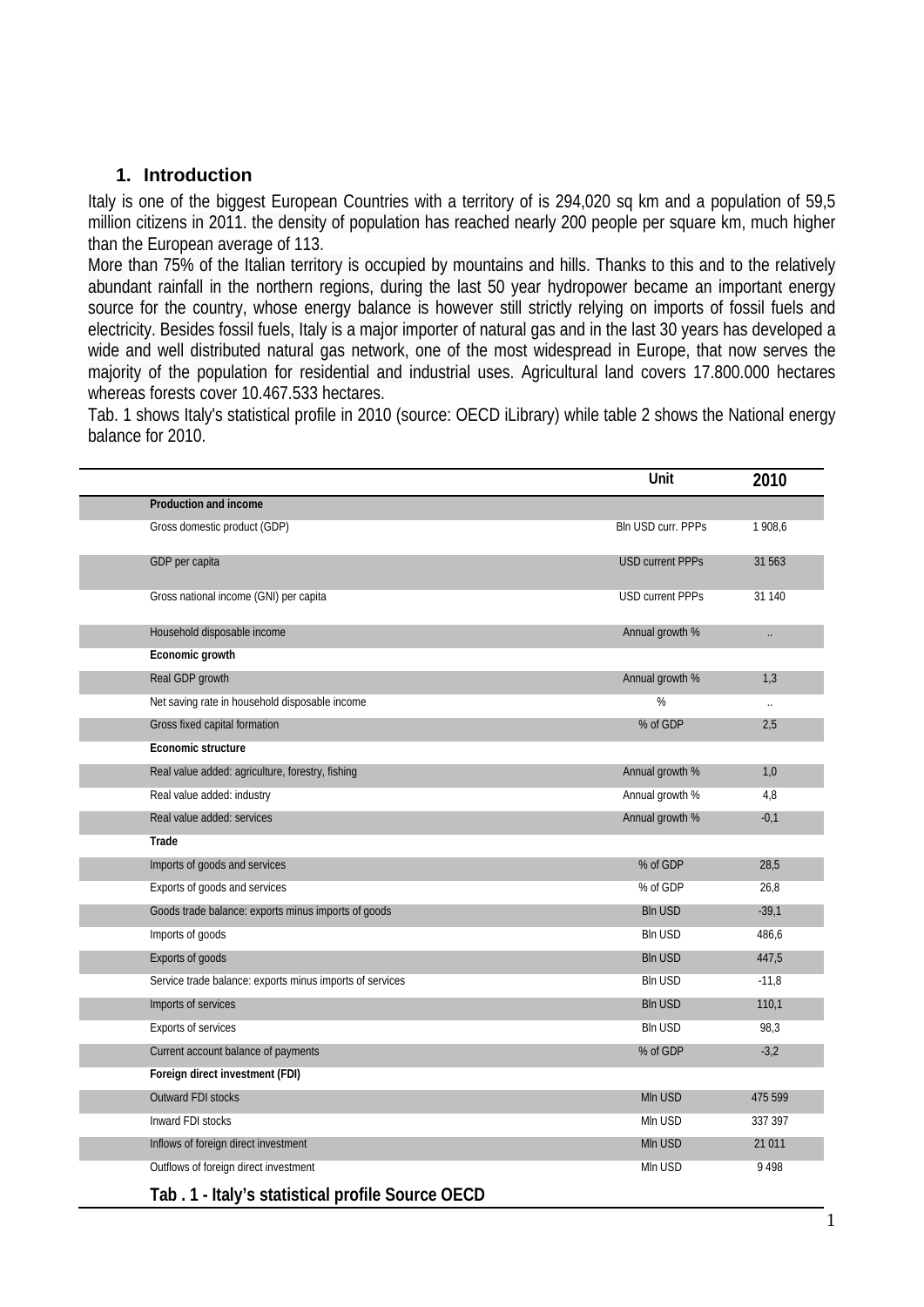|                                                 | <b>Primary Energy Sources</b> |                   |                    |         |                |                            |        |                  |            |                |                          |        |                |
|-------------------------------------------------|-------------------------------|-------------------|--------------------|---------|----------------|----------------------------|--------|------------------|------------|----------------|--------------------------|--------|----------------|
|                                                 | Coal for<br>coke              | Coal for<br>steam | Coal other<br>uses | Lignite | By-<br>product | <b>Natural</b><br>gas      | Oil    | semifini<br>shed | Hydropower | Geothe<br>rmal | Wind $+$<br>Photovoltaic | Wastes | <b>Biomass</b> |
|                                                 | ktons                         | ktons             | ktons              | ktons   | ktons          | Millions<br>m <sub>3</sub> | ktons  | ktons            | GWh        | GWh            | GWh                      | ktons  | ktons          |
| Production                                      |                               | 101               |                    |         | 2.860          | 8406                       | 5.080  | 2516             | 51.117     | 5.376          | 11.032                   | 5.674  | 17.463         |
| Import                                          | 5.066                         | 16.863            | 177                | 6       |                | 75.354                     | 78.620 | 7101             |            |                |                          |        | 5.084          |
| <b>Export</b>                                   |                               | 3                 | $\overline{2}$     |         |                | 141                        | 369    | 1382             |            |                |                          |        | 159            |
| Changes in stocks                               | $-79$                         | 530               | $-10$              |         |                | 522                        | 47     | 650              |            |                |                          |        | 28             |
| <b>Gross domestic consumption</b>               | 5.145                         | 16.431            | 185                | 6       | 2.860          | 83.097                     | 83.284 | 7585             | 51.117     | 5.376          | 11.032                   | 5.674  | 22.360         |
| <b>Transformations</b>                          | 5.093                         | 14.181            |                    |         | 2.860          | 30.059                     | 90.869 |                  | 51.117     | 5.376          | 11.032                   | 5.674  | 7.121          |
| Consumptions and losses in the<br>energy sector | 52                            |                   |                    |         |                | 1.767                      |        |                  |            |                |                          |        |                |
| Final consumption                               |                               | 2.250             | 185                | 6       |                | 51.271                     |        |                  |            |                |                          |        | 15.239         |
| Agriculture                                     |                               |                   |                    |         |                | 174                        |        |                  |            |                |                          |        | 550            |
| Industry                                        |                               | 2.250             | 179                | 6       |                | 15.650                     |        |                  |            |                |                          |        | 826            |
| <b>Tertiary</b>                                 |                               |                   |                    |         |                | 849                        |        |                  |            |                |                          |        | 14.68          |
| <b>Residential uses</b>                         |                               |                   | 6                  |         |                | 33.907                     |        |                  |            |                |                          |        | 12.395         |
| total                                           |                               | 2.250             | 185                | 6       |                | 50.580                     |        |                  |            |                |                          |        | 15.239         |
| non energy uses                                 |                               |                   |                    |         |                | 691                        |        |                  |            |                |                          |        |                |
| Total energy consumption                        | 52                            | 2.250             | 185                | 6       |                | 53.038                     |        |                  |            |                |                          |        |                |
| <b>Total uses</b>                               | 5.145                         | 16.431            | 185                | 6       | 2.860          | 83.097                     | 90.869 |                  | 51.117     | 5.376          | 11.032                   | 5.674  | 22.360         |

Tab. 2 – Italian Energy Balance 2010 Source: Ministry of Economic Development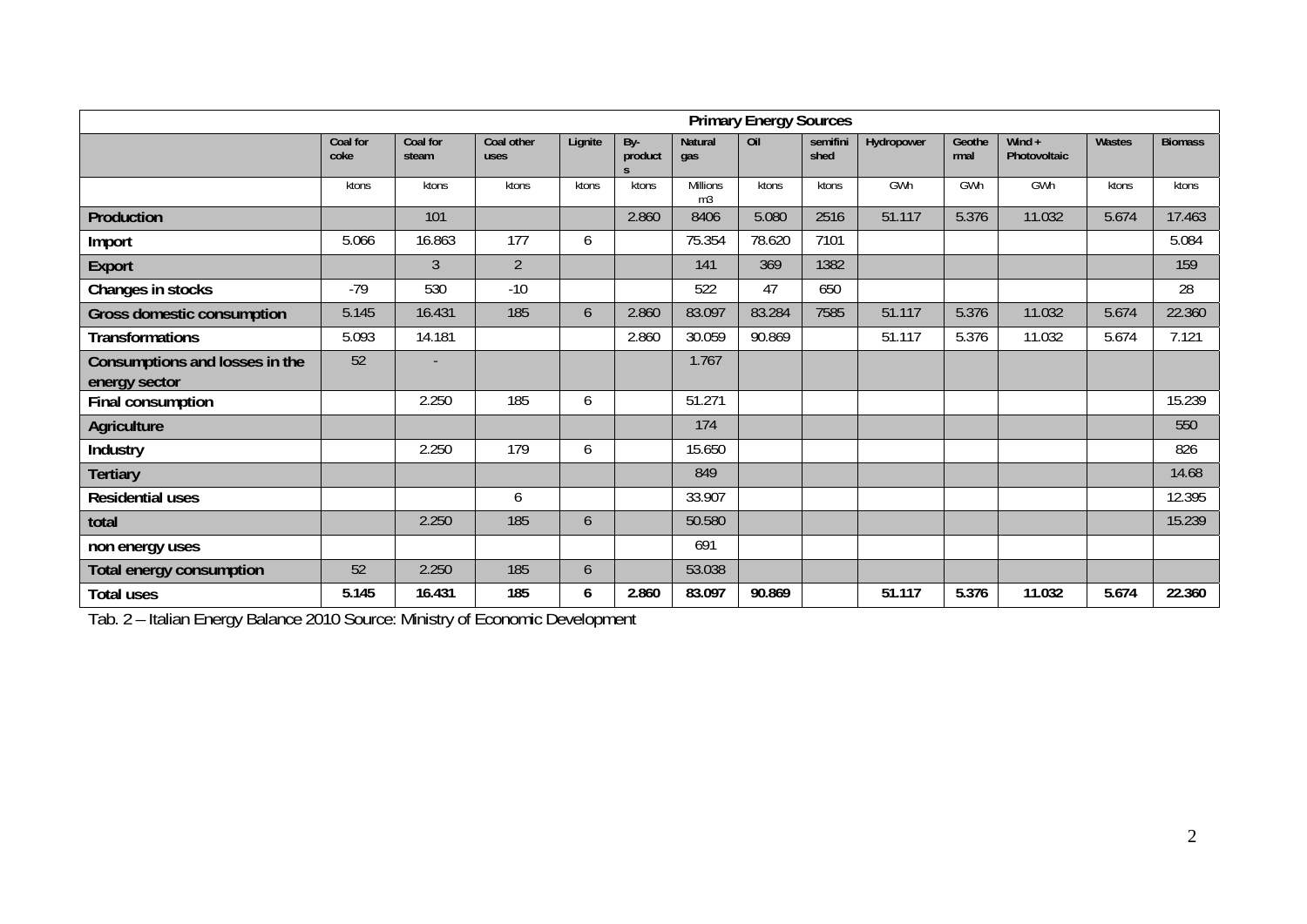As shown by the energy balance, hydropower is the main source of renewable energy (51.000 GWh primary energy), followed by biomass (17.463 GWh) and wind+photovoltaic (11.000 GWh).

The national energy balance also makes a distinction among several biomass sources (firewood, biomass for electricity and biodiesel) as follows:

|                                       | firewood | biomass     | biodiesel |
|---------------------------------------|----------|-------------|-----------|
|                                       |          | for         |           |
|                                       |          | electricity |           |
|                                       | ktons    | ktons       | ktons     |
| Production                            | 9.594    | 7.070       | 799       |
| Import                                | 4.286    |             | 798       |
| <b>Export</b>                         | 58       |             | 101       |
| Changes in stocks                     |          |             | 28        |
| Gross domestic consumption            | 13.822   | 7.070       | 1.468     |
| <b>Transformations</b>                | 51       | 7.070       |           |
| Consumptions and losses in the energy |          |             |           |
| sector                                |          |             |           |
| <b>Final consumption</b>              | 13.771   |             | 1.468     |
| Agriculture                           | 550      |             |           |
| Industry                              | 826      |             |           |
| <b>Tertiary</b>                       |          |             |           |
| <b>Residential uses</b>               | 12.395   |             |           |
| total                                 | 13.771   |             | 1.468     |
| non energy uses                       |          |             |           |
| Total energy consumption              |          |             |           |
| <b>Total uses</b>                     | 13.822   | 7.070       | 1.468     |

Tab. 3 – Biomass sources in the Italian energy balance 2010 Source: Ministry of Economic Development

As far as electric energy is concerned, the total installed power capacity in Italy increased from 101.447 MW in 2009 to 106.489 MW in 2010, whereas the total electricity consumption was 330 TWh, marking  $a + 3\%$ compared to 2009.

About 75 TWh of the total electricity demand were produced from renewable sources, while the remaining 210,9 TWh were produced by conventional plants (using natural gas, oil and coal). The total energy consumption can be attributed to four economic sectors with the following respective percentages:

- Agriculture: 5,6 TWh (1,8%)
- Industry: 138,4 TWh (44,7%)
- Tertiary sector: 93,3 TWh (31,0%)
- Domestic sector: 69,6 TWh (22,5%)

The industrial sector is the largest consumer of electricity, fig. XX shows the electric energy balance in 2010.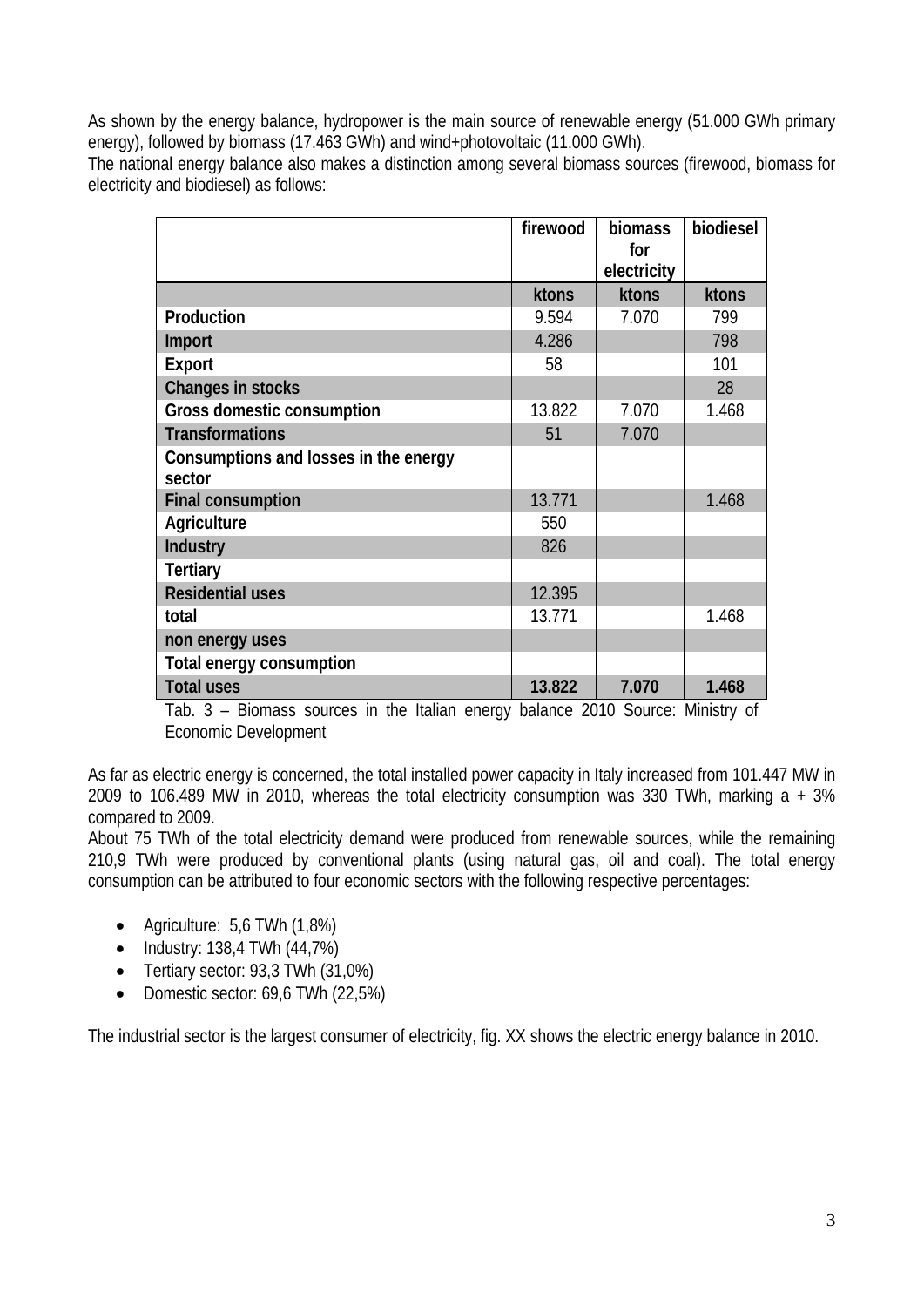

Figure 1. Electric energy balance in Italy. Energy sources and consumers. Source: GSE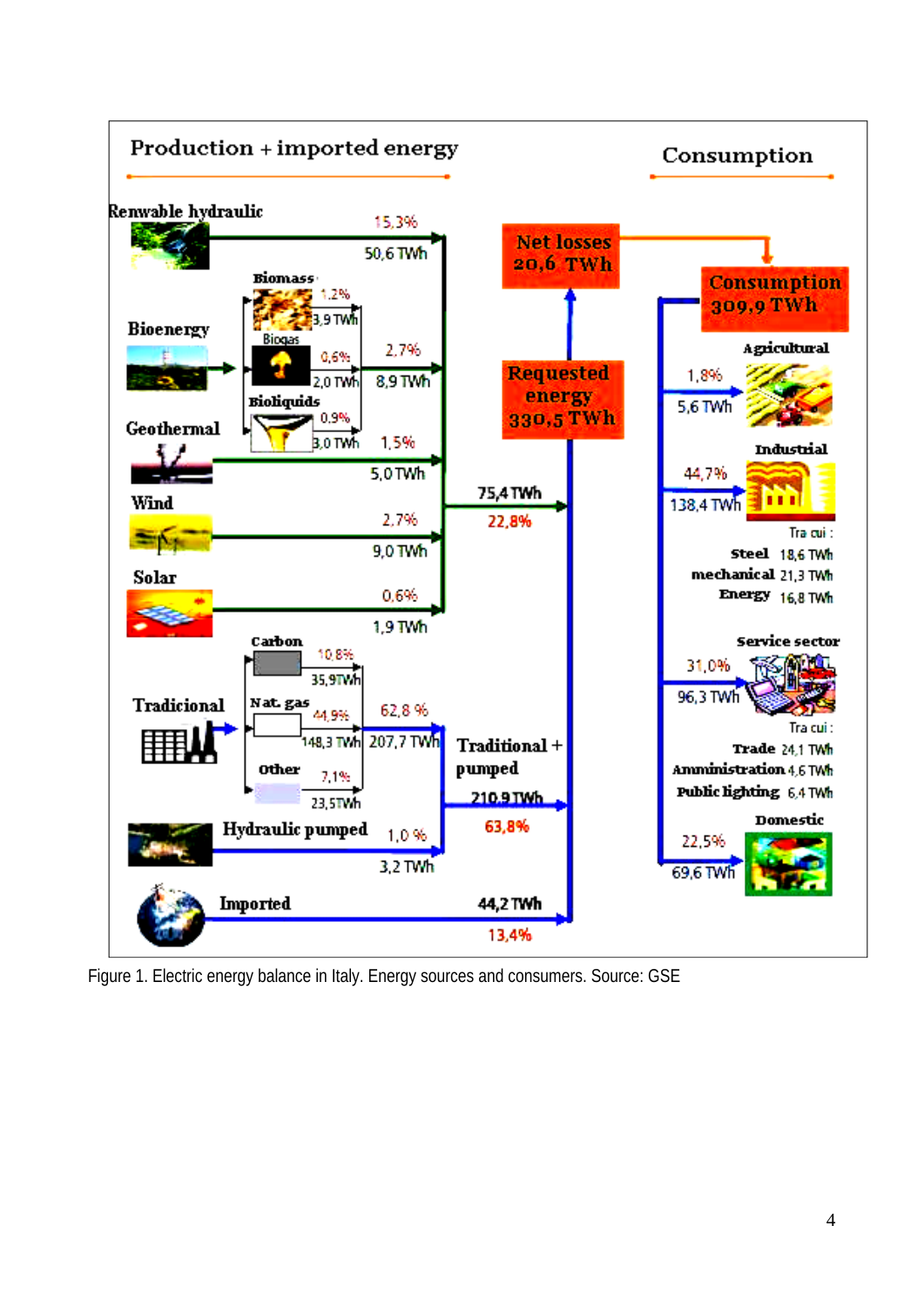#### **2. National policy targets for renewables and bioenergy**

The Italian target for renewable energy in the final energy consumption is 17% and 10.06% of alternative fuels in the transport sector by 2020, as stated in the National Renewable Energy Action Plan.

The NREAP acknowledges a predominant role for biomass especially in the heating sector, with an increase from 1,6 MTOE in 2010 to 5 MTOE in 2020.

As for most of the European members states the main policy updates and the major changes in the regulatory framework affecting the Italian biomass sector derived by the transposition and implementation of the EC Renewable Energy Directive 28/2009.

Figure XX shows the statistics of final energy consumption and RES energy consumption in 2008 and the forecasts for 2020 in electricity, heating and transports.

#### **Figures from Italian NREAP**

#### **Total and sectorial RES consumption (Mtoe)**

|                                      |                           | 2008                              |                          |                           | 2020                                          |        |
|--------------------------------------|---------------------------|-----------------------------------|--------------------------|---------------------------|-----------------------------------------------|--------|
|                                      | <b>RES</b><br>consumption | <b>Gross final</b><br>consumption | RES/<br>consumption      | <b>RES</b><br>consumption | <b>Gross final</b><br>consumption consumption | RES/   |
|                                      | [Mtoe]                    | [Mtoe]                            | [%]                      | [Mtoe]                    | [Mtoe]                                        | [%]    |
| <b>Electricity</b>                   | 5,026                     | 30,399                            | 16,53%                   | 8,504                     | 32,227                                        | 26,39% |
| <b>Heating</b>                       | 3.238                     | 58,534                            | 5.53%                    | 10.456                    | 61,185                                        | 17,09% |
| <b>Transports</b>                    | 0.723                     | 42,619                            | 1.70%                    | 2,530                     | 39,630                                        | 6,38%  |
| <b>From cooperation</b><br>mechanism |                           |                                   | $\overline{\phantom{a}}$ | 1,127                     |                                               |        |
| <b>Gross final consumption</b>       | 8,987                     | 131,553                           | 6,83%                    | 22,617                    | 133,042                                       | 17,00% |

Statistics 2008 and forecasts to 2020

Fig. 2 – RES consumption figures and 2020 forecasts in the Italian NREAP – Source GSE

In a recent ministerial implementing decree of 11 April 2012 (currently under final drafting for publication) the Italian government has increased the 2020 target for electricity from RES to 32%.

According to the Italian NREAP in 2020 solid biomass is expected to cover 50% of the RES share in the heating sector, increasing from 1.875 kTOE of 2008 up to over 5.600 kTOE in 2020.



Figure 3: Gross RES heat consumption in 2008 and forecasts to 2010; expected trend of gross heat consumption from biomass Source: GSE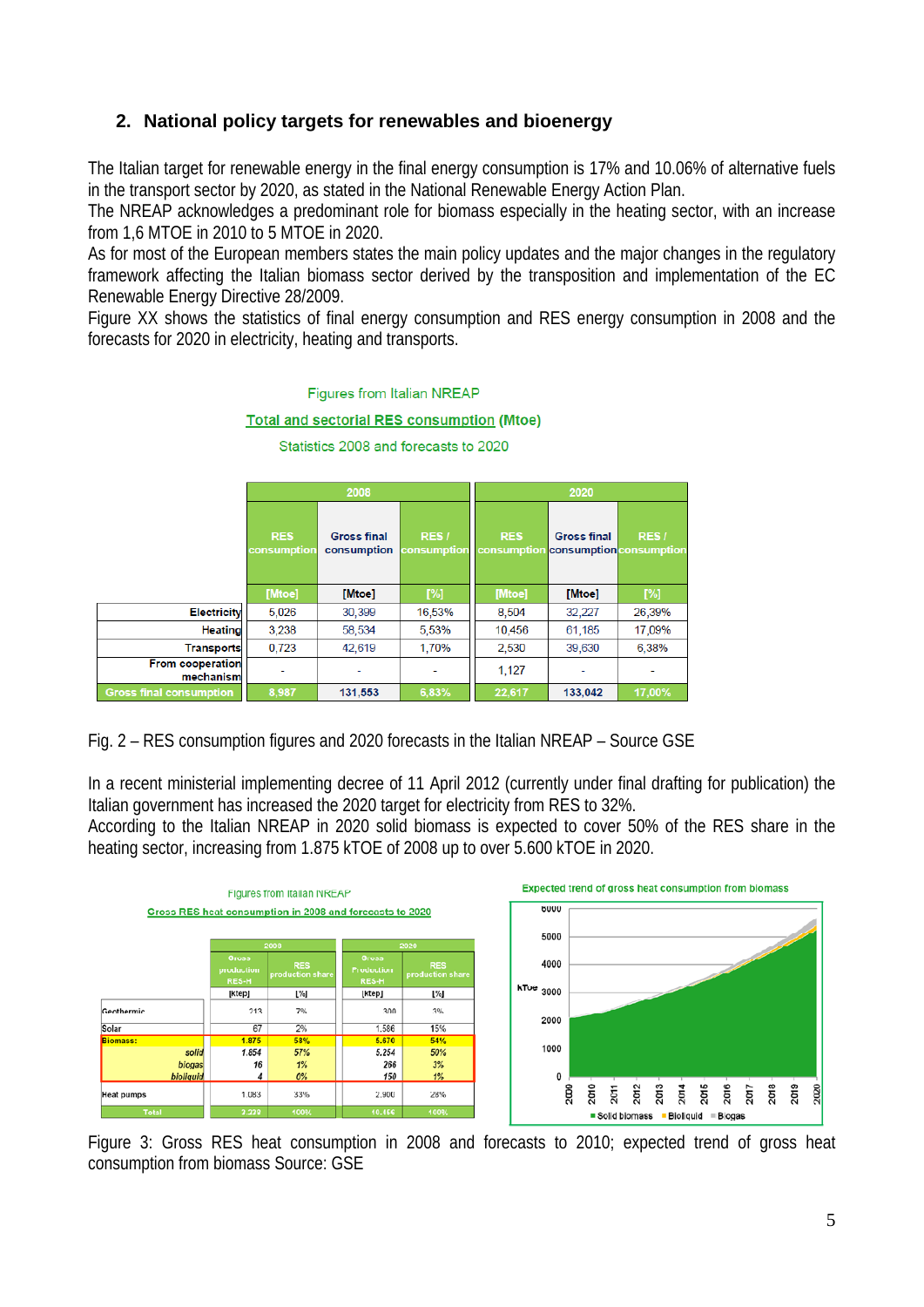In order to achieve this ambitious target, a series of support measures will have to be put in place not only to mobilize additional biomass sources, but also to stimulate the demand for biomass energy in the heating sector and promote the installation of new biomass units (boilers, district heating network, pellets stoves etc.). The NREAP also foresees an increasing use of biomass for the production of electricity, contributing to 19% of the production in 2020 compared to 12% in 2008. In absolute values, the majority of electricity should be produced with solid biomass, although a large relative increase in the use of bioliquids and biogas in particularly is expected (fig.4).



Fig. 4 – Gross RES electricity production and expected contribution of biomass for power generation in the NREAP. Source GSE

In the biofuels sector the NREAP targets a 65% share for biodiesel and 20% for bioethanol by 2020, however to date more than 90% of the biofuels distributed in Italy are represented by biodiesel.



Fig. 5 – Gross RES consumption in transports and biomass contribution in the NREAP – Source GSE

#### **3. Policy updates affecting the biomass heating sector**

In March 2011 the Italian transposition law of the EU Renewable Energy Directive was adopted (Dlgs. 28 of 3 March 2011). This law introduced several major improvements in the regulatory context for biomass heating that will hopefully boost the adoption of biomass heating systems including pellet stoves and boilers.

Some of the main innovations introduced by the law are summarized below:

- Mandatory integration of RES systems in new buildings or old buildings subject to major renovations (art. 11);
- Simplification of the authorization procedures for new heating and RES systems;
- Introduction of mandatory "district heating and cooling plans" to be developed by municipalities with more than 50.000 citizens;
- Introduction of a loan guarantee fund for the installation of district heating networks;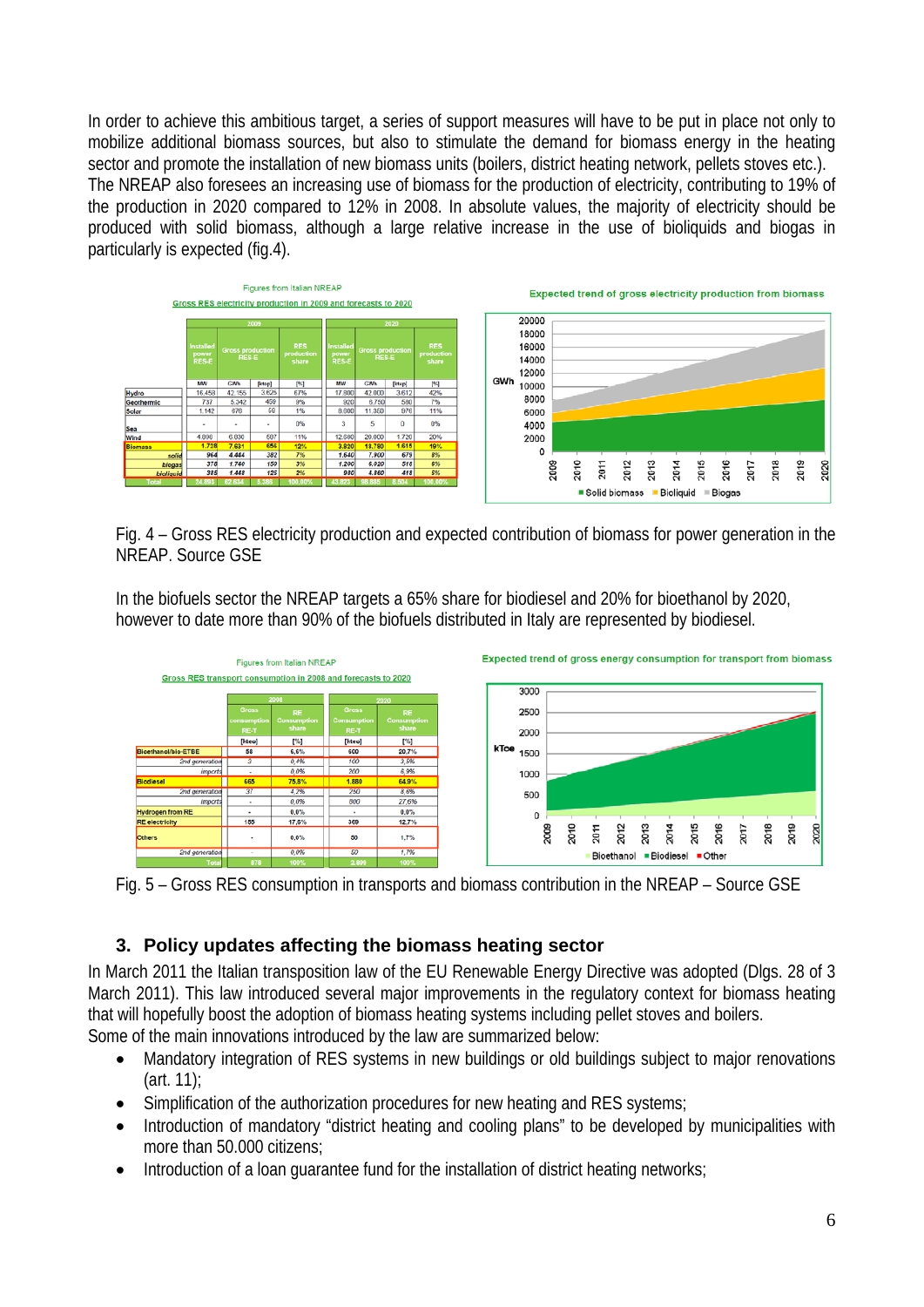- Introduction of incentives for RES heating and energy efficiency in small scale applications (to be further specified and regulated by ministerial decrees);
- Measures for the modernization of the system of energy efficiency certificates (so-called white certificates).

#### **4. Policy updates affecting the biomass power, biogas and bioliquids sectors**

The Italian budget law of 2008 introduced two distinct regimes for the production of electricity from biomass, biogas and bioliquids, which are valid until December 2012, whereas from 2013 on a new regime will be introduced as defined by Decree n. 28 of 3 March 2011 that is the transposition law of the renewable energy directive.

Under the current regime a distinction is made between plants with capacity up to 1 MWe and plants with capacity higher than 1 MWe. Plants up to 1 MWe are eligible for a fixed feed-in tariff of 28 €cents per kWh produced and sold to the grid, valid for 15 years, whereas plants bigger than 1 MWe are subject to the system of green certificates. In this case the electricity produced and sold to the gird is rewarded with a market price plus a green certificate (1 GC for 1 MWh of renewable electricity produced). In 2010 the actual market price of green certificates was 88 €/MWh.

For new plants in operation since 31/12/2007 the number of green certificates assigned to operators is calculated on the actual energy produced, multiplied by a coefficient varying between 0.8 and 1.8 depending on the renewable source utilized, as specified in the following table:

|                | Organic wastes and biomass other than 1.30                                                                                                                                                                                                                                                                                                         |   |
|----------------|----------------------------------------------------------------------------------------------------------------------------------------------------------------------------------------------------------------------------------------------------------------------------------------------------------------------------------------------------|---|
|                | specified at point 2                                                                                                                                                                                                                                                                                                                               |   |
| $\overline{2}$ | Biomass and biogas from forestry, agricultural 1.80                                                                                                                                                                                                                                                                                                |   |
|                | sources, livestock, obtained from framework                                                                                                                                                                                                                                                                                                        |   |
|                | contracts and supply agreements (as defined by                                                                                                                                                                                                                                                                                                     |   |
|                | Law 27/7/2005) or "short supply chains"                                                                                                                                                                                                                                                                                                            |   |
|                | (meaning sourced from a radius of maximum 70                                                                                                                                                                                                                                                                                                       |   |
|                | km from the plant - Ministerial Decree 2 March 2010)                                                                                                                                                                                                                                                                                               |   |
| 3              | Landfill gas and gas deriving from treatment 0.80                                                                                                                                                                                                                                                                                                  |   |
|                | processes                                                                                                                                                                                                                                                                                                                                          |   |
|                | Arrest and a set of the line of the set of the set of the set of the set of the set of the set of the set of the<br>fficial and a consequently and a consequence of the second consequence of the second second second second second second second second second second second second second second second second second second second second seco | . |

**Tab. 4 – multiplying coefficients applied to green certificates for renewable electricity valid until 31 December 2012** 

From 2013 onwards, a new support scheme for biomass energy will be introduced. The main principles defining the new scheme were introduced by decree 28/2011, however a series of further implementing decrees are required in order to define the operational details of such scheme, several of them are still under development and are expected in the first half of 2012.

The main principles introduced by the new regime valid from 2013 on will be as follows:

- A new mechanism of feed-in tariffs will be introduced for power plants (from biomass, biogas and bioliquids) up to 5 MWe. The value of feed-in tariffs will be modulated on the power range and the source of energy and feedstock used by the plant;
- for power plants with capacity higher than 5 MWe, the incentive will be assigned to operators by reverse auctions managed by GSE (www.gse.it);
- Plants with capacity between 50 kWe and 5 MWe will have to be included in a national register managed by GSE, which will set a maximum quota of energy that can be incentivized every year depending on the technology used;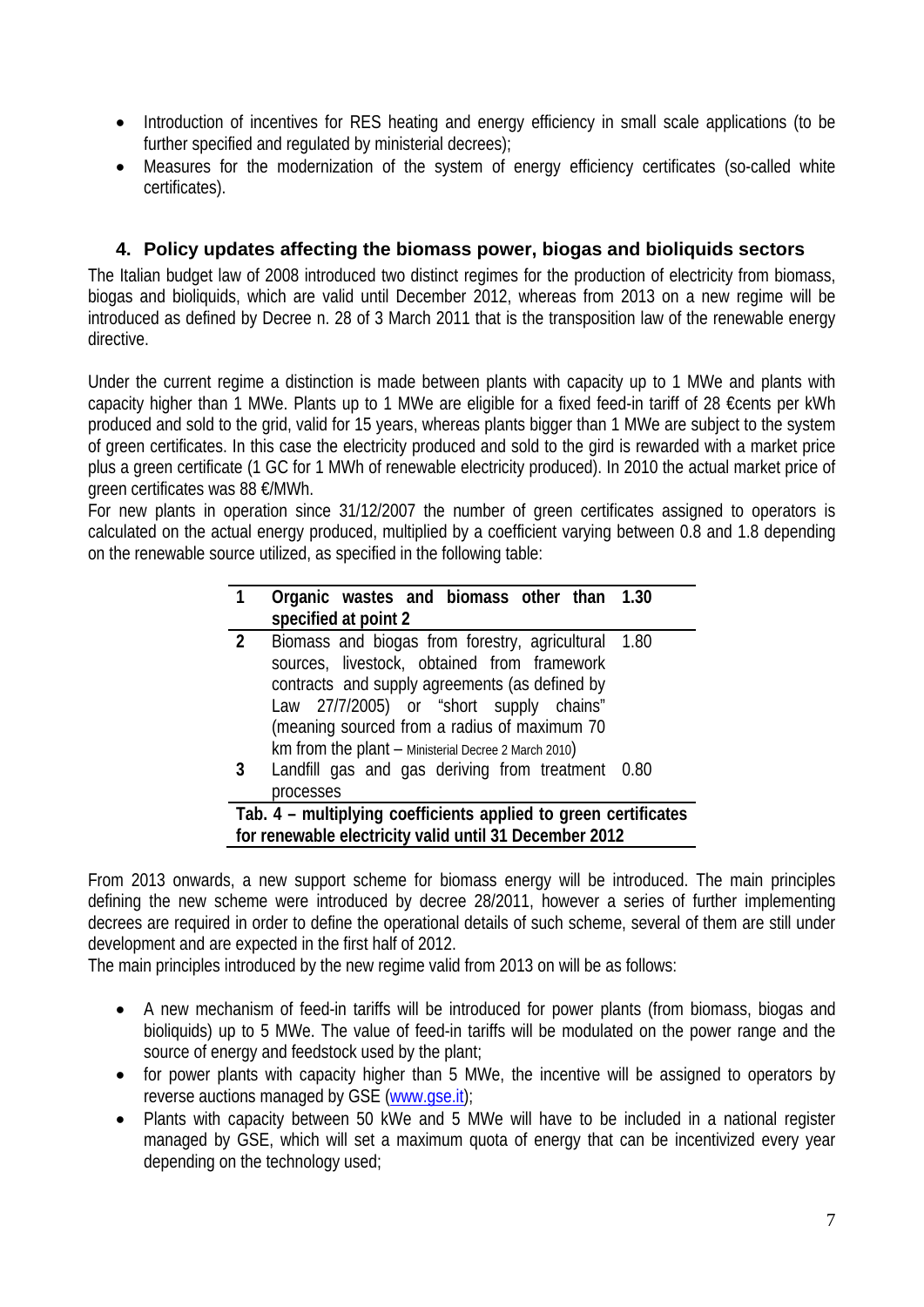• biomass biogas and bioliquids plants re-using waste heat will benefit of a premium for "high efficiency cogeneration" additional to the new feed-in tariffs.

At the time of writing of the present study (April 2012) the implementing decrees containing the operational details of the new schemes are still under development, although advanced drafts with new tariffs were published. According to those drafts a general and sensible reduction of tariffs is expected, though with longer validity periods than before (20 years instead of 15), coupled with a modulation of tariffs based on the source of feedstock, the technology and the reuse of waste heat.

An important innovation for the biomass sector contained in the renewable energy decree 28/2011 is the introduction of a support regime for small scale heat production and energy efficiency.

An incentive for small scale heating will be introduced and will be valid for a period up to 10 years. In this case also, the actual operational details of this scheme will be further defined by an implementing decree that is still under development and is expected by 2012.

#### **5. Policy updates affecting the biofuels sector**

The renewable energy decree of 2011 introduced important updates for the Italian biofuels sector, that can be summarized as follows:

a new definition of biofuels according to the European RES directive 28/2009 and the impact on raw materials that can be used for their production;

the introduction of new mechanisms for the verification of sustainability criteria;

the modification of mandatory quota for biofuels used in traditional transport fuels.

The transposition of the definition of biofuels according to the RED implies that only biofuels meeting the minimum 35% emission reductions by 2012 (increasing to 50% in 2017 and 60% in 2018) as well as the other sustainability criteria introduced by the RED shall be utilized for the achievement of the Italian national targets. Considering that a sensible share of biofuels produced from feedstock that will not meet this criteria after 2012 (such as palm oil or soybean oil) is already utilized in by the Italian biofuels industry, it is clear that this new regulation will directly affect the future shaping and development of the Italian biofuels sector.

The Ministerial Decree of 23 January 2012 has finally introduced the Italian regulation for the certification of mandatory sustainability criteria for biofuels, whose main principles are summarized here below:

- a National accreditation organism, named "*Accredia*" is introduced, and is the sole organism responsible for the accreditation or certification bodies;
- the National system for the certification of sustainability criteria is composed by the accreditation body (Accredia); the accredited certification bodies; the certification schemes used by certification bodies; the economic operators subject to audits from the certification bodies;
- the minimum verification activities due by certification bodies on economic operators are: an initial audit and an annual audit of the operators or one every six months;
- The certification bodies assign a "Certificate of Conformity" to operators, that is valid for 5 years and which can be revoked in case of lack of compliance;
- Operators in a given supply chain, delivering their product to the next operator of the supply chain, must release a "Declaration of Conformity" for each lot of the delivered product (or in certain cases a Certificate of Sustainability);
- Operators can also choose to certify their products based on voluntary schemes approved by the Commission, provided that they are audited by accredited certification bodies.

As regards mandatory quotas for biofuels, the financial Law of 2007 fixed a minimum share of 2% biofuels in the final transport fuels consumption in 2008, 3% in 2009 and 5,75% in 2010, but at the end of 2009 this target was reduced to 3,5% in 2010, 4% in 2011 and 4,5% in 2012.

The renewable energy decree of 28/2011 has further postponed the minimum share of 5% biofuels to 2014 instead of 2013.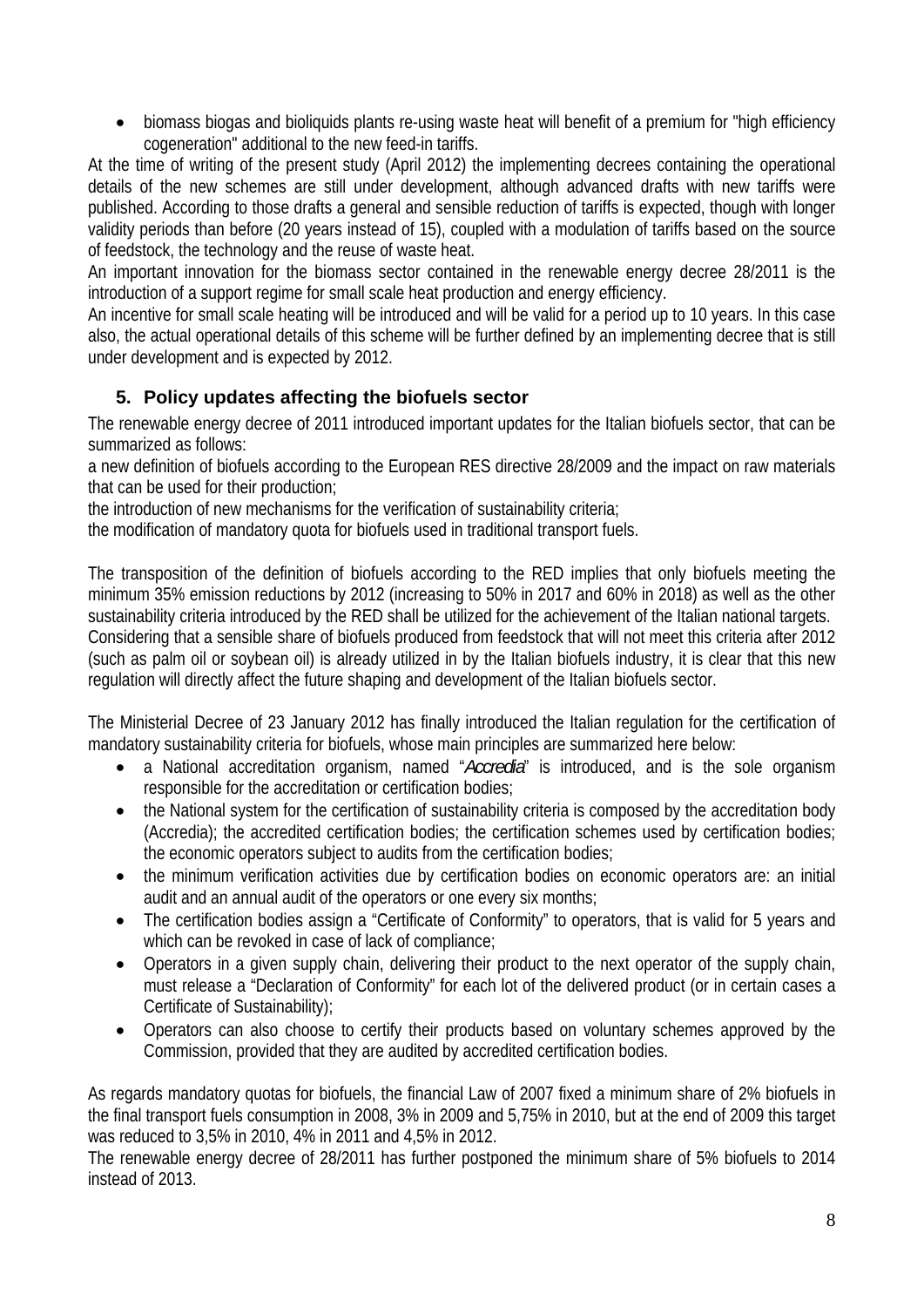#### **6. Biomass resources**

The latest survey on the theoretical biomass potential in Italy was carried out by ENEA in 2009. This work has led to the development of an online GIS based atlas of biomass resources (available at http://atlantebiomasse.trisaia.enea.it/).

Table 5 summarizes the regional distribution of the theoretical exploitable biomass potential according to this atlas (source ENEA).

| Region                                                                             | <b>Straw</b> | Prunings | Olive and       | Forest wood | Biogas organic |  |  |  |
|------------------------------------------------------------------------------------|--------------|----------|-----------------|-------------|----------------|--|--|--|
|                                                                                    | (ktons)      | (ktons)  | Grape           | (kton)      | fraction of    |  |  |  |
|                                                                                    |              |          | <b>Residues</b> |             | MSW, animal    |  |  |  |
|                                                                                    |              |          | (kton)          |             | wastes and     |  |  |  |
|                                                                                    |              |          |                 |             | slaughterhouse |  |  |  |
|                                                                                    |              |          |                 |             | residues       |  |  |  |
|                                                                                    |              |          |                 |             | (millions m3)  |  |  |  |
| Piemonte                                                                           | 2,478        | 110      | 48.47           | 256.57      | 337.87         |  |  |  |
| Valle d'Aosta                                                                      | 0.20         | 1.70     | 0.30            | 1.09        | 12.16          |  |  |  |
| Lombardia                                                                          | 3,616        | 40       | 16.98           | 242.13      | 723.31         |  |  |  |
| Veneto                                                                             | 1,744        | 367      | 74.73           | 90.99       | 272.61         |  |  |  |
| Trentino-Alto                                                                      | 1.52         | 64.63    | 12.95           | 34.99       | 67.66          |  |  |  |
| Adige                                                                              |              |          |                 |             |                |  |  |  |
| Friuli Venezia                                                                     | 592          | 56.40    | 11.15           | 65.13       | 48.80          |  |  |  |
| Giulia                                                                             |              |          |                 |             |                |  |  |  |
| Liguria                                                                            | 4.23         | 19.36    | 5.38            | 96.47       | 43.91          |  |  |  |
| Emilia                                                                             | 1,556        | 398.46   | 62.62           | 236.54      | 318.05         |  |  |  |
| Romagna                                                                            |              |          |                 |             |                |  |  |  |
| Toscana                                                                            | 724          | 237.67   | 63.76           | 365.07      | 127.68         |  |  |  |
| Marche                                                                             | 539          | 57.86    | 16.96           | 32.32       | 56.47          |  |  |  |
| Lazio                                                                              | 436          | 247.85   | 56.70           | 112.33      | 229.43         |  |  |  |
| <b>Umbria</b>                                                                      | 430          | 101.89   | 13.73           | 67.15       | 43.78          |  |  |  |
| Abruzzo                                                                            | 229          | 290.35   | 54.99           | 60.13       | 55.05          |  |  |  |
| Molise                                                                             | 163          | 31.48    | 29.04           | 43.75       | 18.83          |  |  |  |
| Campania                                                                           | 316          | 286.58   | 65.85           | 119.83      | 260.19         |  |  |  |
| <b>Basilicata</b>                                                                  | 452          | 49,96    | 11.58           | 65.28       | 35.95          |  |  |  |
| Puglia                                                                             | 1,219        | 813.88   | 369.64          | 46.43       | 136.87         |  |  |  |
| Calabria                                                                           | 212          | 1,012    | 189.92          | 153.80      | 85.23          |  |  |  |
| Sicilia                                                                            | 731          | 597.92   | 186.35          | 25.58       | 210.50         |  |  |  |
| Sardegna                                                                           | 260          | 120.90   | 28.78           | 65.01       | 122.43         |  |  |  |
| <b>TOTAL</b>                                                                       | 15,710       | 4,906    | 1,319.90        | 2,180.58    | 3,206.77       |  |  |  |
| Tab. 5 - regional distribution of the theoretical exploitable biomass. Source ENEA |              |          |                 |             |                |  |  |  |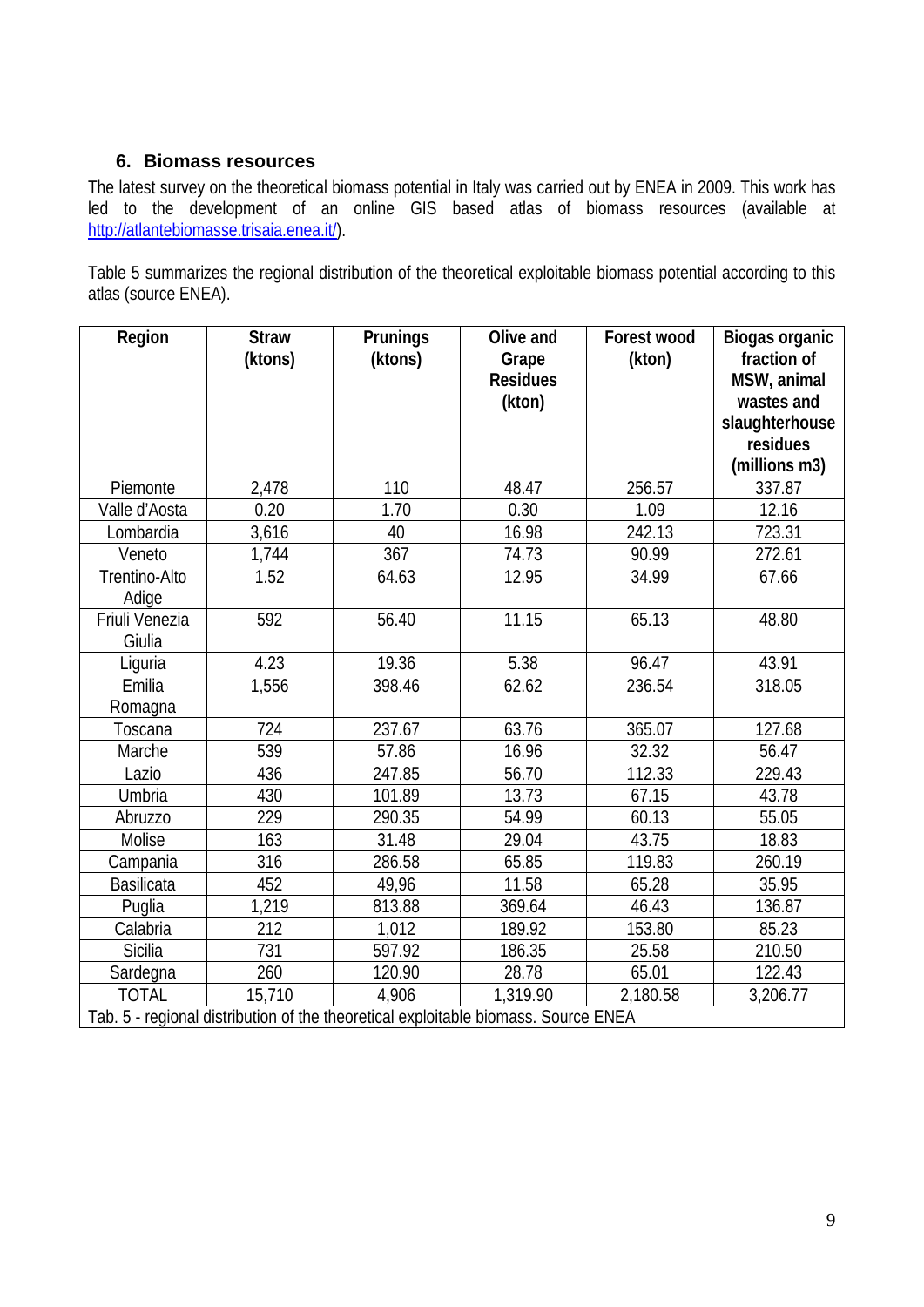#### **7. Current and expected future energy use of biomass**

#### **Bioenergy power plants**

Table 6 reports the number and cumulative capacity of bioenergy power plants in Italy in 2009 and 2010 (biomass, biogas and bioliquids). In terms of units biogas plants are the most abundant (66%) followed by biomass plants 20% and bioliquids (14%). In terms of installed power capacity, 53% is represented biomass, followed by bioliquids (26%) and biogas (22%). Biomass plants have an average capacity of 9 MWe whereas biogas plants only 1 MWe.

The reason of this significant increase in small size plants up to 1 MWe lies in the support scheme valid until December 2012, that introduced a feed in tariff of 28 €cents/kWh for 15 years for plants up to this capacity.

In 2010 the capacity of bioenergy plants represented a share of 8% of the total capacity of renewables in Italy (Source: GSE).

|                                                                               | 2009 |           |     | 2010      | % variation |          |  |  |
|-------------------------------------------------------------------------------|------|-----------|-----|-----------|-------------|----------|--|--|
|                                                                               | n.   | kW        | n.  | kW        | n.          | kW       |  |  |
| <b>Biomass</b>                                                                | 122  | 1,255,406 | 138 | 1,242,659 | $+13.1$     | $-1.0$   |  |  |
| organic<br>From<br>fraction of MSW                                            | 69   | 781,964   | 71  | 797,929   | $+2.9$      | $+2.0$   |  |  |
| Other biomass                                                                 | 53   | 473,442   | 67  | 444,730   | $+26.4$     | $-6.1$   |  |  |
| <b>Biogas</b>                                                                 | 273  | 378,181   | 451 | 507,704   | $+65.2$     | $+34.2$  |  |  |
| from waste                                                                    | 194  | 299,254   | 228 | 341,338   | $+17.5$     | $+14.1$  |  |  |
| From sludge                                                                   | 20   | 9,922     | 47  | 14,569    | $+135$      | $+46.8$  |  |  |
| animal<br>From<br>waste                                                       | 28   | 17,170    | 95  | 41,371    | $+239$      | $+140.9$ |  |  |
| From agriculture                                                              | 31   | 51,835    | 81  | 110,426   | $+161$      | $+113.0$ |  |  |
| <b>Bioliquids</b>                                                             | 42   | 384,967   | 97  | 591,182   | $+131$      | $+56.2$  |  |  |
| Pure vegetal oil                                                              | 35   | 302,543   | 86  | 510,016   | $+145$      | $+68.6$  |  |  |
| Other bioliquids                                                              |      | 82,424    | 11  | 91,166    | $+57.1$     | $+10.6$  |  |  |
| <b>Total</b>                                                                  | 419  | 2,018,554 | 669 | 2,351,545 | $+59.7$     | $+16.5$  |  |  |
| Tab. 6 - Number and cumulative capacity of power plants in Italy – source GSE |      |           |     |           |             |          |  |  |

Most plants are located in the Northern regions of Italy (64% in 2009 and 71% in 2010), as well as . the installed power capacity (55%) especially in the regions of Lombardy and Emilia Romagna.

Between 2000 and 2010 electricity from bioenergy marked a +30% increase per year, moving from 1.505 GWh to 9.440 GWh.

In 2010 67 biomass power plants were active in Italy, compared to 53 in 2009; despite the increasing number of plants the overall installed capacity decreased to 444 MWe in 2010 from 473 MWe in 2009.

Altogether these plants generate an annual demand of nearly 4 million tons of solid biomass, mainly represented by woodchips and round-wood sourced from the management of domestic forests. An amount in the range of some hundred thousand tons of biomass (palm kernels and shells, olive cake and woodchips) were also imported at least until 2010. However the current policy framework and support schemes are in favor of the use of locally sourced biomass therefore the import of solid biomass for power generation will not probably increase in the future.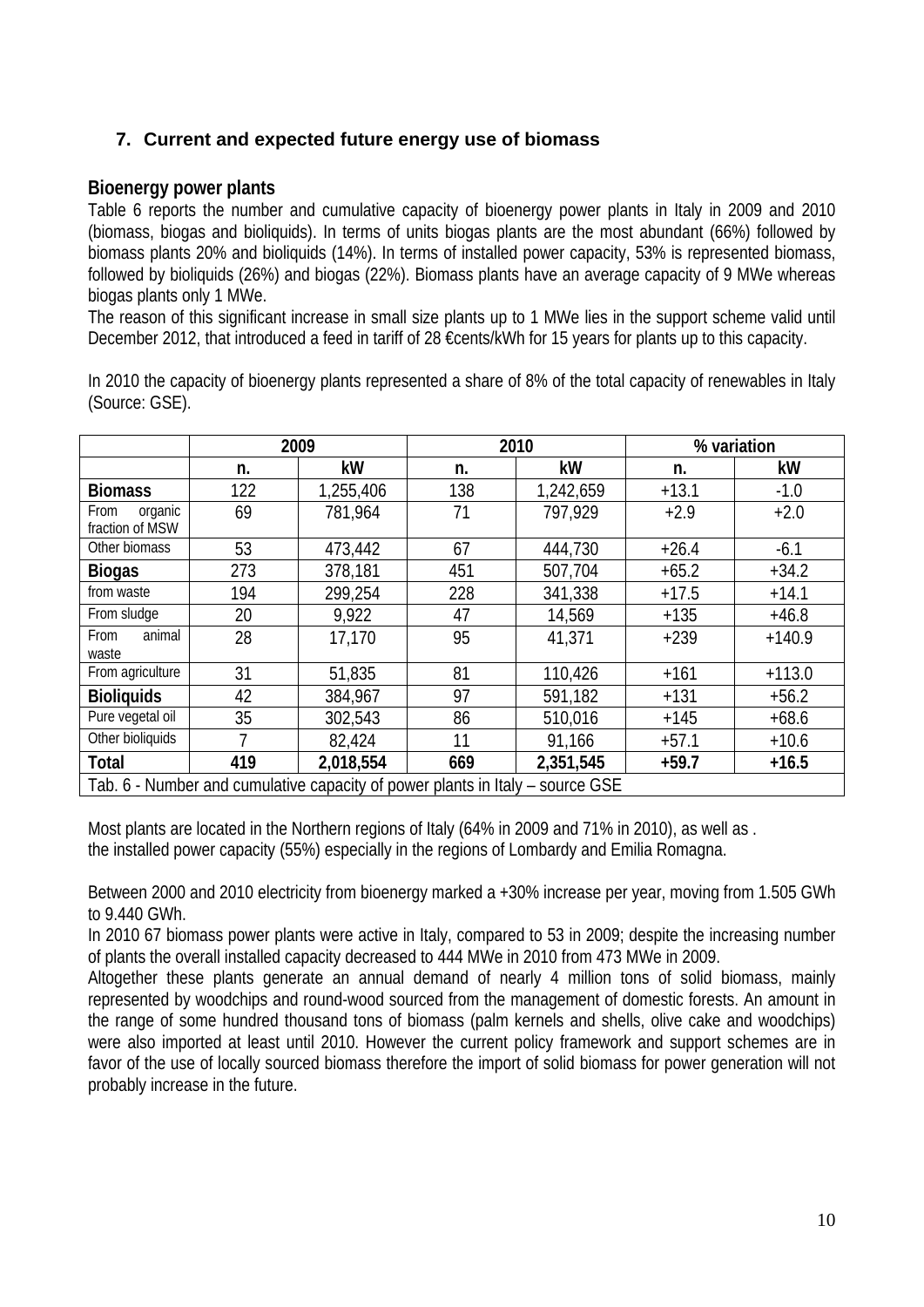

Fig. 5 – Electricity from bioenergy 2000 – 2010 source GSE

#### **District heating biomass plants**

At the end of 2010 about 250 district heating biomass plants were present in Italy, with an overall installed capacity of 430 MWt, and generated 2,5 TWh of heat, enough to cover the demand of 170.000 families. In the same year 20 new plants were installed. The majority of district heating plants are located in the alpine regions (90%). Nevertheless a significant number of micro scale and small scale DH plants are also located in Tuscany, in central Italy, thanks to regional grants available for public bodies, that led to the installation of 30 plants and additional 13 projects in the pipeline.

Table 7 shows the average capacity of DH plants in different regions of Italy, while table 8 lists the major district heating plants:

| Region                                                            | Average capacity (MWt) |  |  |  |  |
|-------------------------------------------------------------------|------------------------|--|--|--|--|
| Lombardia                                                         | 6.4                    |  |  |  |  |
| Valle d'Aosta                                                     | 5.3                    |  |  |  |  |
| Piemonte                                                          | 3.7                    |  |  |  |  |
| <b>Trentino Alto Adige</b>                                        | 3.0                    |  |  |  |  |
| Friuli Venezia Giulia                                             | 0.3                    |  |  |  |  |
| Average                                                           | 2.8                    |  |  |  |  |
| Tab. 7 - Average capacity of district heating plants per region - |                        |  |  |  |  |
| Source Biomass Energy Report 2011 Politecnico di Milano           |                        |  |  |  |  |
|                                                                   |                        |  |  |  |  |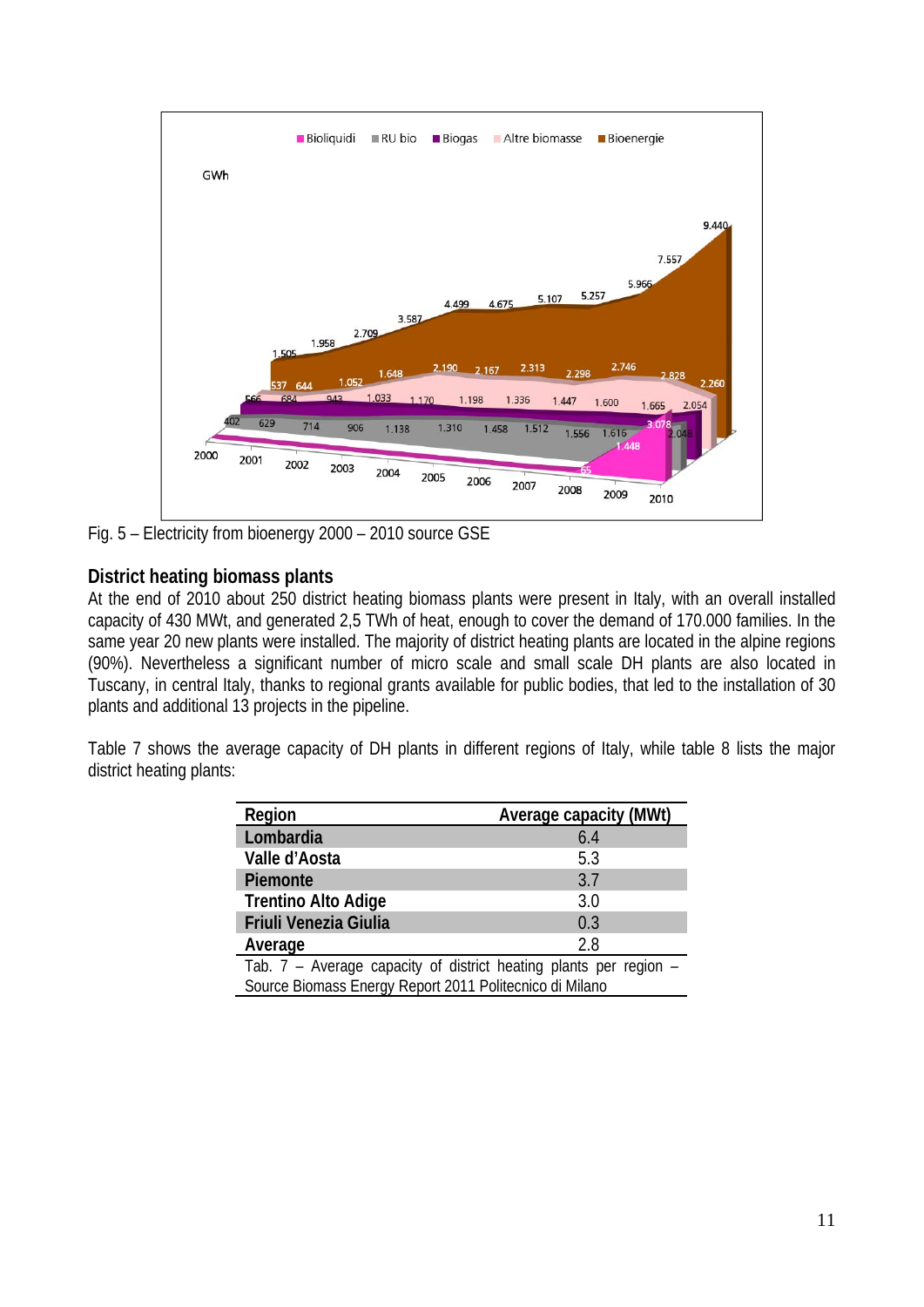| Location                                                                       | <b>Capacity MWt</b> | N. boilers     | n. users served |  |  |  |  |
|--------------------------------------------------------------------------------|---------------------|----------------|-----------------|--|--|--|--|
| Tirano (SO)                                                                    | 20                  | 3              | 691             |  |  |  |  |
| <b>Sellero Novelle</b>                                                         | 12.9                |                | 415             |  |  |  |  |
| (BS)                                                                           |                     |                |                 |  |  |  |  |
| Collio (BS)                                                                    | 12.9                | ◀              | 320             |  |  |  |  |
| Sedrina (BG)                                                                   | 12.9                |                | 200             |  |  |  |  |
| S. Caterina Val                                                                | 12.9                | $\overline{2}$ | 54              |  |  |  |  |
| Furva (SO)                                                                     |                     |                |                 |  |  |  |  |
| Sondalo (SO)                                                                   | 12                  | 2              | 361             |  |  |  |  |
| Piancogno (BS)                                                                 | 5.5                 | $\overline{2}$ | 200             |  |  |  |  |
| Abbiategrasso                                                                  | 1.5                 | 1              | 10              |  |  |  |  |
| (MI)                                                                           |                     |                |                 |  |  |  |  |
| Marchirolo (VA)                                                                |                     | 1              | 8               |  |  |  |  |
| Ospitaletto (BS)                                                               | 0.9                 |                | 2               |  |  |  |  |
| Tab. 8 – Major district heating plants in Italy – source Biomass Energy Report |                     |                |                 |  |  |  |  |
| Politecnico di Milano                                                          |                     |                |                 |  |  |  |  |

#### **Bioliquids plants**

During the last three years a sensible increase in the number of power plants using bioliquids (namely pure vegetable oil) was observed, thanks to the relatively low investment costs required for this technology and a very good profitability of these investments in presence of a relatively low cost of feedstock.

In 2010, the cumulative capacity of bioliquids plants was around 600 MWe, generating 3.078 GWh of electricity from around 100 plants.

During the last 2 years, since the price of feedstock has increased sensibly, the cumulative number of operating hours of these plants has reduced drastically.

Southern regions such as Puglia and Campania followed by Sardinia, hold the most of the generating capacity (200 MWe only in Puglia), whereas the highest number of plants, (though with much smaller capacity) is located in the Northern regions of Lombardia (28 plants), Veneto (21) and Trentino Alto Adige (18).

Most power plants with capacity higher than 10 MWe are located in coastal areas and in close proximity of ports, due to the fact that the majority of vegetal oil is imported.

In 2010 the demand for pure vegetal oil generated by these plants amounted to 1 million tons. It is estimated that only 56.000 tons are produced from domestic agriculture; therefore 95% of the oil is imported, mostly from East European countries or Germany and overseas from U.S., Brazil, Argentina, Malaysia and Indonesia.

Since the highest feed-in tariffs can be obtained only by using traced oil from European origin, the price of this feedstock has been 15-20% higher than oil from other origins in the last few years. The high prices and most of all the price fluctuations on the PVO markets greatly affect the profitability of these plants. In addition, since 2012 only certified sustainable bioliquids can be used.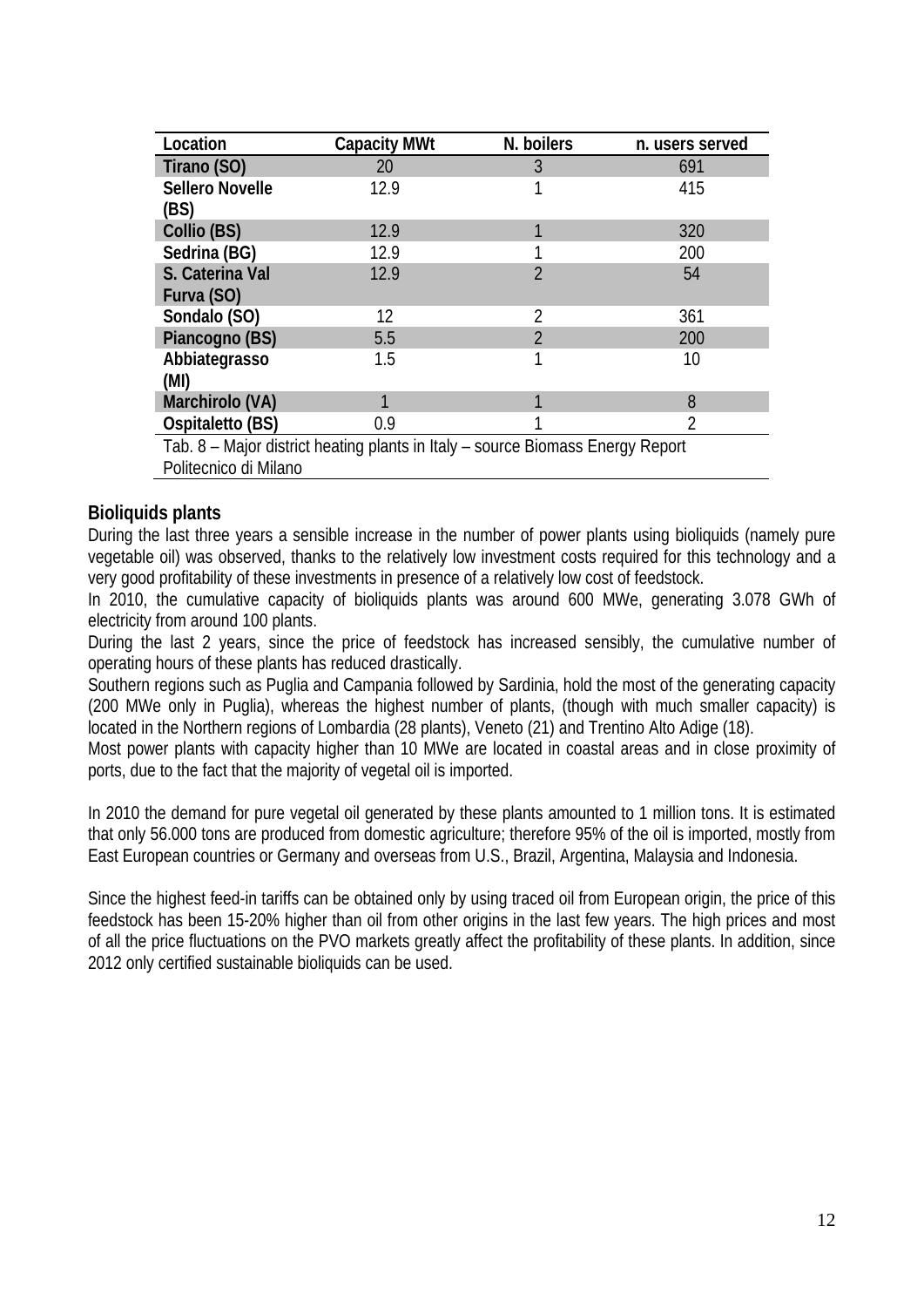#### **Biomass heating and wood pellets**

Italy is a big consumer of biomass for heating, according to estimates from AIEL among different solid biofuels firewood still holds the highest market share (83%) and is frequently used in old stoves and fireplaces that are still common in many households and country homes particularly in the rural areas (15 million units estimated). As a matter of fact Italy is one of the largest importers of firewood in the world.

Besides firewood, Italy is also a major consumer of wood pellets, whose demand is almost exclusively generated by the consumer market for space heating in residential buildings. The main driver for this market is therefore represented by the market of pellet stoves and boilers that has been growing steadily since 2003. In 2010 over 1.200.000 heating units were estimated, most of them being pellet stoves with an average installed capacity of 7‐10 kWth and a much smaller share being pellet boilers of slightly higher power capacity (14.000‐15.000) units. Forecasts for 2011 foresee that the number of installed units may reach 1.400.000 units.





Fig. 6: Sales of pellet stoves in Italy – source: Politecnico di Milano

Fig. 7:Cumulative sales of pellet stoves in Italy – Source: Politecnico di Milano

According to a report published in 2011 by the Energy Strategy Group of the Politecnico di Milano, the market of pellet stoves has experienced a steady growth of 10% per year since 2008. Over 220.000 new pellet appliances were installed in 2010 (+ 20% compared to 2009).

There are several drivers behind the expansion of this market such as:

- The economic competitiveness of wood pellet versus other fuels such as LPG and heating oil that are still the main fuels used in several decentralized rural areas not served by the natural gas grid network;
- The availability of tax incentives;
- The presence of a mature and dynamic sector of stove manufacturers providing a wide range of solutions from entry level to high design products.

The relative cost competitiveness of pellet heating is therefore the main driver behind market

expansion. As a matter of fact, despite the increasing trend of pellet prices, the annual costs of a pellet stove are still as competitive as a traditional natural gas boiler.

In 2008 and 2009 the cumulative pellet production of Italian manufacturers was estimated around 800.000 tons, in increase since 2007 when it was around 650.000‐700.000 tons.

In 2010 70 to 80 producers were operating, most of them declaring a small production capacity in the range of 15.000‐20.000 tons per year. Over 70% of the production is located in the northern regions, due to the relatively higher abundance of raw material and a more developed wood industry in these areas. Several manufacturers are companies involved in the wood industry as primary activity, (sawmills, furniture manufacturers), that produce large quantities of sawdust and therefore produce pellet as secondary activity.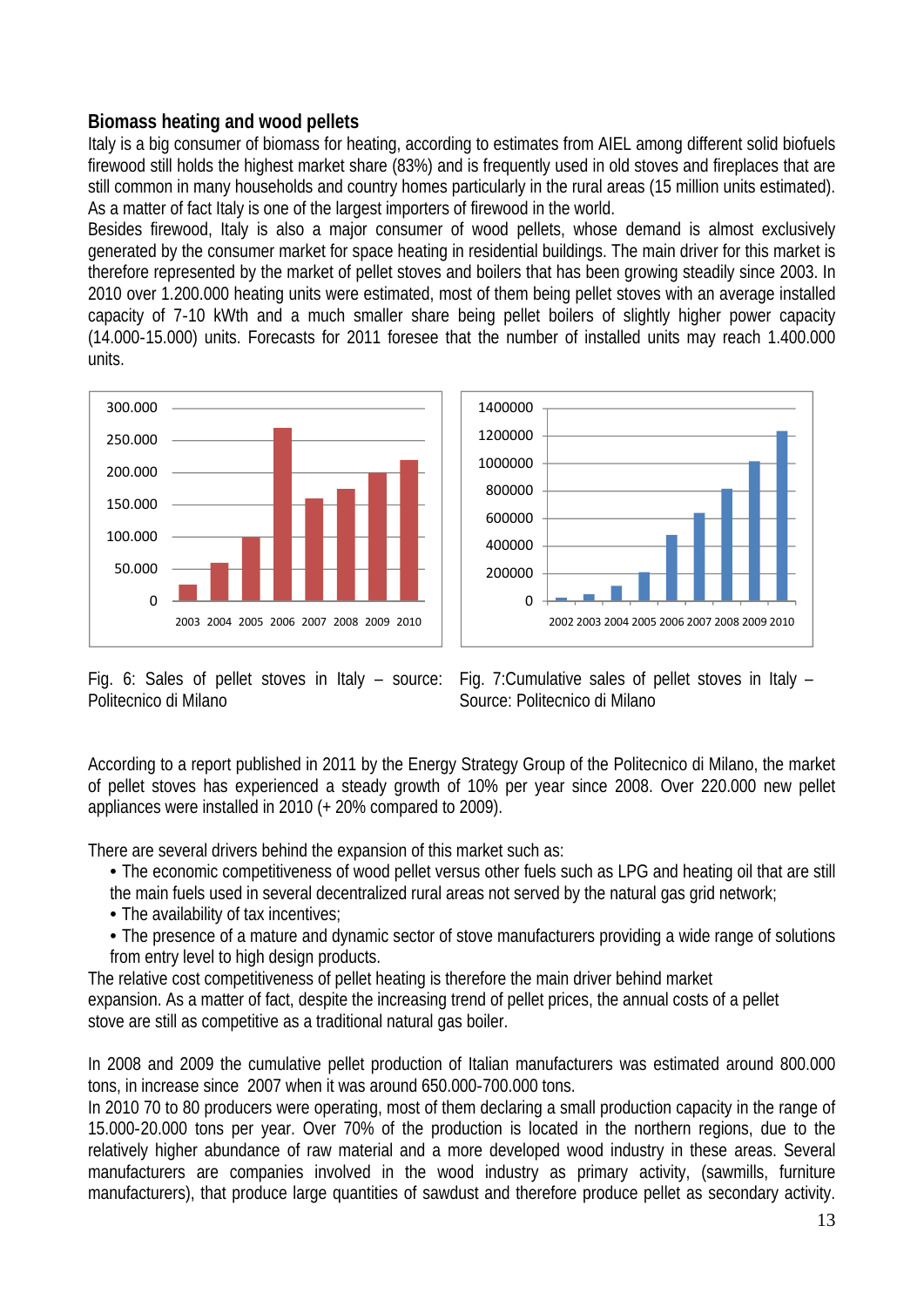Raw material used in pellet production are mainly constituted by residues of the wood industry with 65% of sawdust, 19 % of shavings, 5% of rough discards, whereas chips and other residues represent 11%. In the last 2‐3 years several manufacturers experienced difficulties in sourcing feedstock at competitive prices, due to the rising competition of other manufacturing activities such as that of fiberboards and furniture, but also to the increasing competition of a growing number of biomass plants, that in some cases have led to a concentrated demand of feedstock in some local areas.

Despite the steady growth of pellet demand, the sector is currently affected by strong market dynamics that have led some large producers to close their plants in 2009-2010 due to the economic crisis and to strong difficulties in ensuring a competitive supply of feedstock. At the same time some large players entered into the market, i.e. Italiana Pellets, that started its activity in May 2010 and has a production capacity of 60,000 tons per year.

As a consequence of this, during the last 2 years an increasing number of operators shifted their main activity from the production to the distribution of imported pellets.

| Company                 | Location - Region                               | Capacity |
|-------------------------|-------------------------------------------------|----------|
|                         |                                                 | (tons/y) |
| <b>Italiana Pellets</b> | Corana - Lombardia                              | 60.000   |
| <b>Energy Pellets</b>   | Treviso – Veneto                                | 100.000  |
| <b>Fiul - Pellet</b>    | Captiva - Friuli Venezia Giulia                 | 40.000   |
| <b>IT-Fire</b>          | Sassocorvaro - Marche                           | 40.000   |
| <b>Sitta</b>            | San Giovanni Natisone - Fiuli Venezia<br>Giulia | 30.000   |
| <b>Rossikol</b>         | Sambuceto - Abruzzo                             | 30.000   |
| Elle - BI               | Cerreto Guidi - Friuli Venezia Giulia           | 30.000   |
| Pe.Pe                   | Azzana Decimo – Friuli Venezia Giulia           | 30.000   |
| Italtrucciolo           | Bologna - Emilia Romagna                        | 30.000   |
| Segatifriuli            | San michele de Piave di Cimaldolmo -            | 25.000   |
|                         | Veneto                                          |          |
| <b>Del Curto</b>        | Verderio Inferiore - Lombardia                  | 25.000   |
| Produttori              | Caldiero - Veneto                               | 25.000   |
| Sementi                 |                                                 |          |
| Verona                  |                                                 |          |
| <b>Braga</b>            | Casalmaggiore - Lombardia                       | 23.000   |
| <b>Biocalor</b>         | Romans D'Isonzo - Friuli Venezia Giulia         | 20.000   |
| <b>Ecologic Fire</b>    | Pletrabbondante - Molise                        | 15.000   |
| Priant                  | Vazzola - Veneto                                | 25.000   |
| Bordignon               | Selva del Montello - Veneto                     | 15.000   |
| Giuseppe                |                                                 |          |
| Geminati                | Brescia - Lombardia                             | 15.000   |
| Imola Legno             | Imola - Emilia Romagna                          | 15.000   |
| Melinka Italia          | Verona - Veneto                                 | 15.000   |
| <b>Mallarini</b>        | Savona - Liguria                                | 10.000   |

Tab. 9 : Major Italian Pellet Producers. Source: Politecnico di Milano and AIEL 2011

The demand for wood pellet has increased steadily since 2003, led by the growth of the pellet stoves sector. A sensible increase in the pellet market was observed in 2007, when the volume of pellets distributed reached over 1.000.000 tons, from around 650.000 tons in 2006.

In 2009 the consumption of pellet reached over 1.200.000 tons, and in 2010 it was estimated well above 1.400.000 tons, thus confirming Italy as one of world's biggest and dynamic markets for high quality pellets.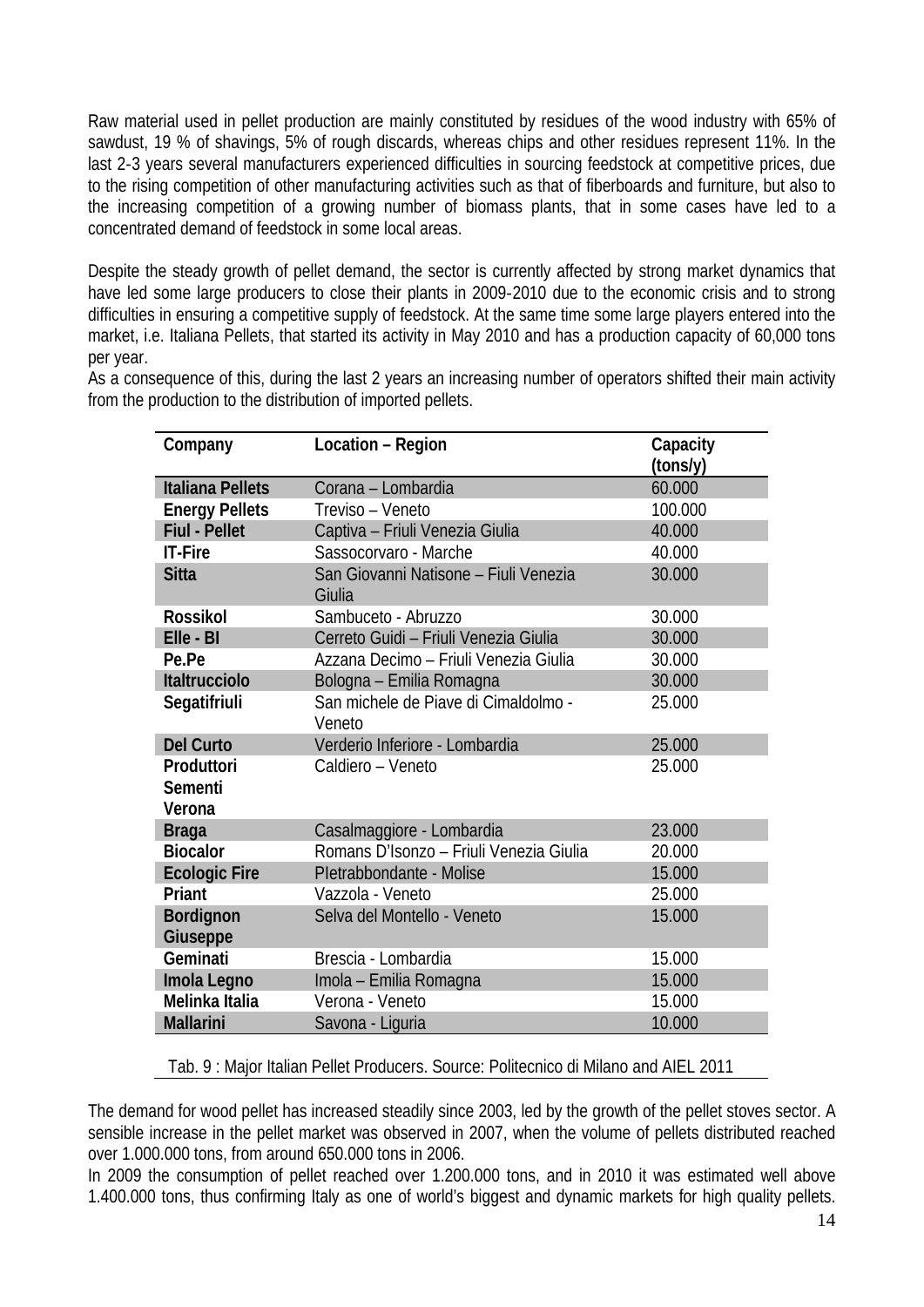Official estimates for 2011 are not available yet at the time of writing this report, however some sources recently indicated the market may have already reached an amount 2.000.000 tons of pellet sold.



Fig. 8 . Evolution of the Italian pellet market - Source: Biomass Energy Report Politecnico di Milano

The increasing pellet demand cannot be satisfied by domestic production and a large share of the market is currently covered by imports.

The estimated amount of imported pellets in 2010 varies between 680.000 tons (source: Politecnico di Milano) and 1.054.000 tons (source: Eurostat 2011). This represents a market share between 48% and 72% respectively.

According to Eurostat in 2010 Austria remained the largest exporting country to Italy with nearly 400.000 tons delivered. Other important partners were, Germany (147.000 tons), France (85.000 tons), Romania (76.000 tons), Slovenia (66.000 tons) and Lithuania (52.000 tons).

For the first time in 2010, small volumes of imports were also recorded from overseas countries such as U.S. (3.500 tons) and Canada (12.000 tons). This is an evidence that Italy is being increasingly targeted as an export market by countries that had so far looked almost exclusively towards Northern EU markets for industrial pellet.

Wood pellets are distributed to final consumers through 3 main channels: direct sale from producers, sale through stove and boiler providers and sale through wholesalers and retailers. Over 70% of pellets are distributed through wholesalers and retailers. The large majority of pellets are sold in bags of 15‐20 kg. In some regions of Northern Italy, pellets are also delivered in bulk with tank trucks mainly to owners of biomass boilers.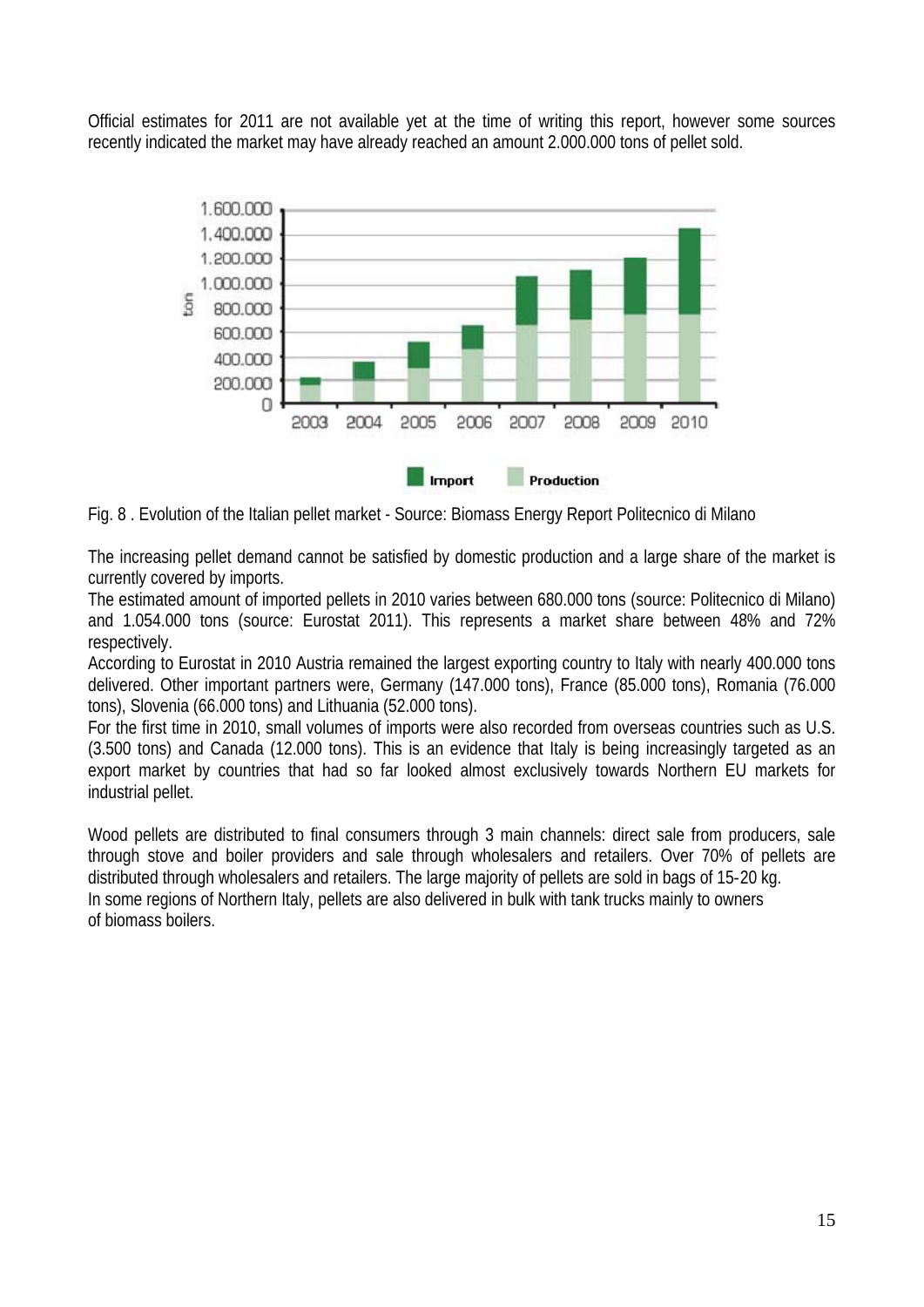

Fig. 9 - wood pellet imports to Italy in 2010 - Source: Eurostat

#### **Biofuels for transports**

The large majority of the Italian biofuels market is represented by biodiesel (95%), while the use of bioethanol is still marginal.

Figures 10 and 11 shows the amount of biodiesel and bioethanol produced and distributed in Italy from 2008 to 2010.



Fig. 10 – Biodiesel capacity, production and consumption in Italy – Source: Biomass Energy Report Politecnico di Milano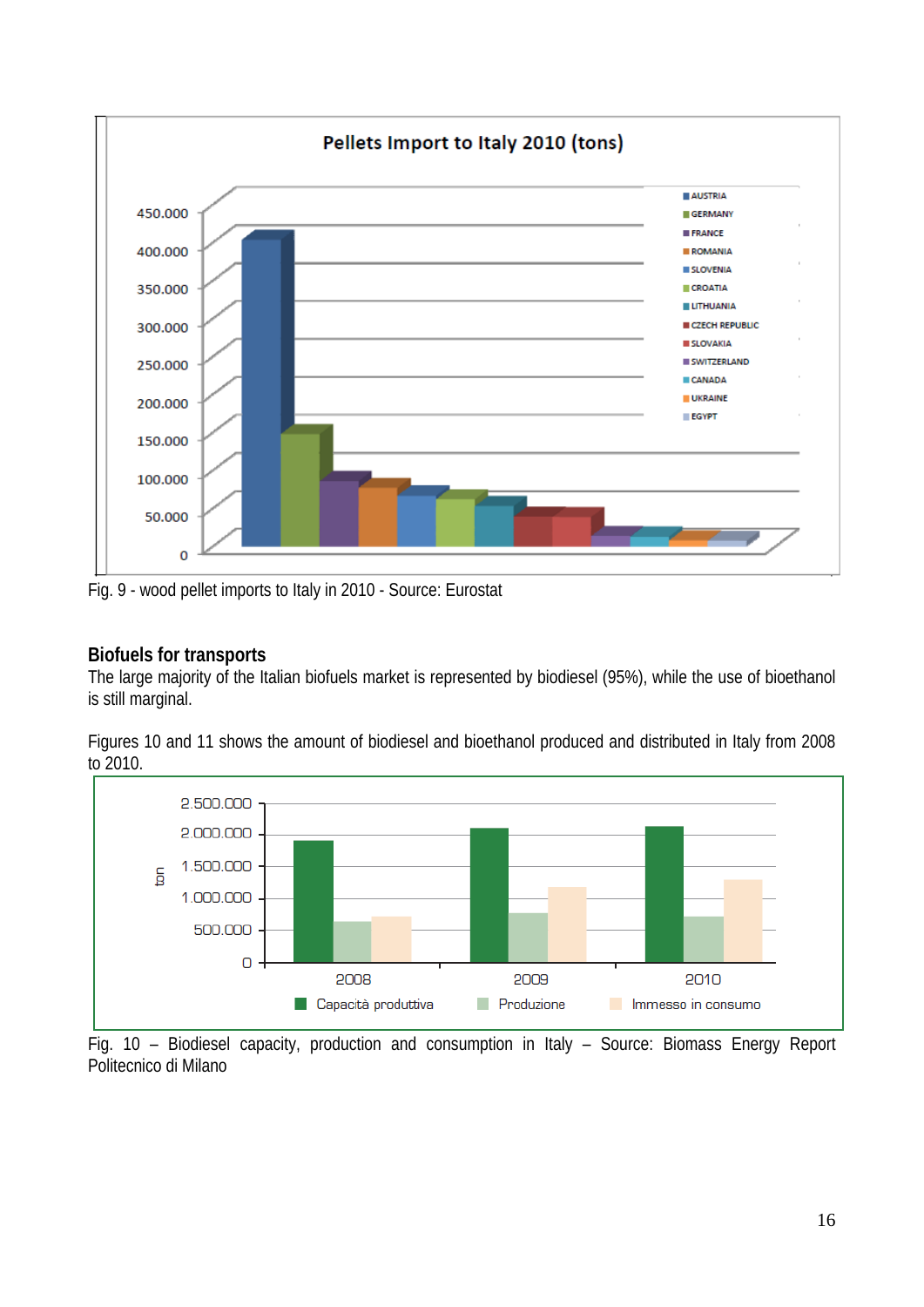

Fig. 11 – Bioethanol capacity, production and consumption in Italy – Source: Biomass Energy Report Politecnico di Milano

The production capacity of the biodiesel industry was 2,4 million tons in 2010 while the production was 800.000 tons, with a very low utilization rate of only 33% for biodiesel plants, however the amount of biodiesel distributed increased from 0,74 million tons in 2008 to 1,46 million tons in 2010. This means that a growing share of the market is covered by imported biodiesel (798.000 tons in 2010), while only 101.000 tons were exported, mainly to other EU countries.

| <b>Production</b><br>Capacity - tons                                       | Production - tons | Imports - tons | Exports - tons | Consumed in Italy |  |  |  |
|----------------------------------------------------------------------------|-------------------|----------------|----------------|-------------------|--|--|--|
| 2.395.000                                                                  | 799.000           | 798.000        | 101.000        | 1.468.000         |  |  |  |
| Tab. 10. Production, imports and exports of biodiesel Source. Assocostieri |                   |                |                |                   |  |  |  |

Table 11 lists the 16 producers of biodiesel currently active in Italy.

| Company                                                    | Capacity tons              |  |  |  |
|------------------------------------------------------------|----------------------------|--|--|--|
| Alchemia Italia                                            | 15.000                     |  |  |  |
| Bio-Ve-Oil Olimpo srl                                      | 100.000 under construction |  |  |  |
| <b>Cereal Docks</b>                                        | 150.000                    |  |  |  |
| <b>COMLUBE Srl</b>                                         | 120.000                    |  |  |  |
| DP Lubrificanti srl                                        | 155.520                    |  |  |  |
| <b>ECOIL</b>                                               | 200.000 under construction |  |  |  |
| F.A.R.                                                     | 100.000                    |  |  |  |
| <b>ECO FOX srl</b>                                         | 199.416                    |  |  |  |
| <b>ITAL BIOL</b>                                           | 190.000                    |  |  |  |
| <b>ITAL GREEN OIL</b>                                      | 365.000                    |  |  |  |
| <b>GDR Biocarburanti</b>                                   | 50.000                     |  |  |  |
| <b>Mythen</b>                                              | 200.000                    |  |  |  |
| <b>Novaol Livorno</b>                                      | 250.000                    |  |  |  |
| Novaol Ravenna                                             | 200.000                    |  |  |  |
| Oil.B                                                      | 200.000                    |  |  |  |
| Oxem                                                       | 200.000                    |  |  |  |
| <b>Total</b>                                               | 2.395.240                  |  |  |  |
| Tab. 11. Italian biodiesel producers. source: Assocostieri |                            |  |  |  |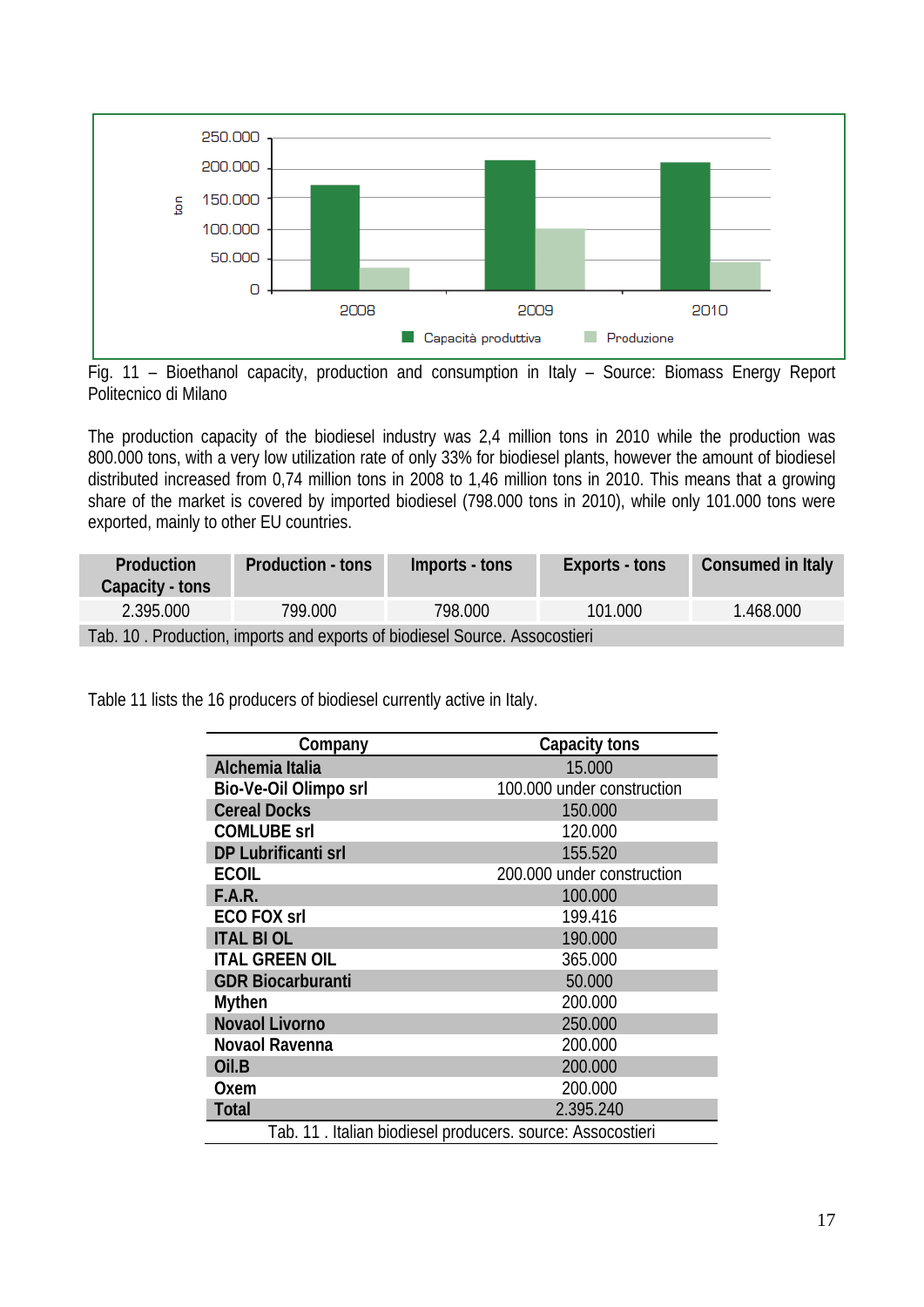As far as bioethanol is concerned, the production capacity also remained stable in the last 4 years around 200.000 tons/y, but the actual production decreased from 100.000 tons in 2009 to less than 50.000 tons in 2010. The reason of this downtrend is related to the reduction of incentives and tax exemptions for biofuels. The utilization rate of bioethanol plants was less than 25% in 2010.

In Italy bioethanol is not blended directly with gasoline, it is instead transformed into ETBE and then added to gasoline as an additive.

Table 12 lists the only two bioethanol producers currently active in Italy

| Company                                                      | Production capacity tons |  |  |  |
|--------------------------------------------------------------|--------------------------|--|--|--|
| Caviro                                                       | 43,000                   |  |  |  |
| I.M.A                                                        | 172.000                  |  |  |  |
| Tab. 12 - Italian bioethanol producers - source Assocostieri |                          |  |  |  |

The main feedstock used by these two companies is represented by the distillation of wine and wine byproducts.

Despite the current weak production of bioethanol and the reduced level of investments occurred in this sector, Italy will soon host the world's largest second generation ethanol demo plant, which is currently under construction by Mossi & Ghisolfi Group in the region of Piemonte ad should be completed in the second half of 2012.

Mossi & Ghisolfi is a multinational leading company in the production of PET for the food market.

The Italian Bio Products plant (IBP) will have a capacity of 40.000 tons per year and will use only no-food ligno-cellulosic feedstock sourced from the local area. The main feedstock used will be cereal straw and biomass from plantations of giant reeds (*Arundo donax*).

The plant will be based on the PRO.E.SA technology developed by Chemtex Italy, an engineering company fully owned by M&G Group, with the support of ENEA, Politecnico of Torino, the Region of Piedmont, Novazymes and with the contribution of the FP7 Biolyfe project (www.biolyfe.eu).

In the current configuration the plant will also use the lignin recovered from the hydrolysis of the ligno-cellulosic biomass as feedstock to feed a 13MW power plant.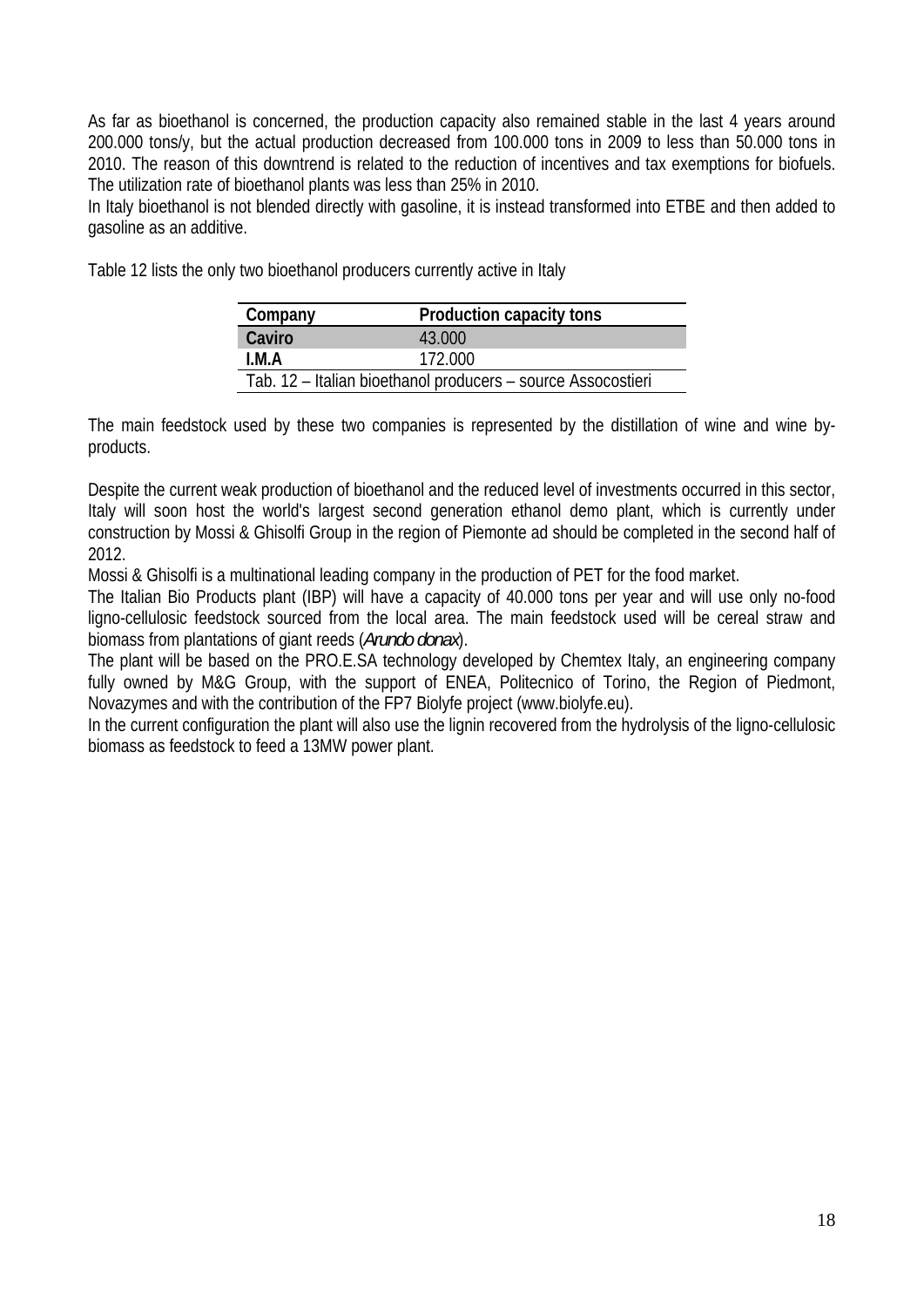#### **8. Barriers and opportunities for bioenergy trade**

As described in the chapters above the trade of solid and liquid biofuels or feedstock already sensibly affects almost all bioenergy sectors in Italy. The future opportunities and barriers for biomass trade mostly depend on the evolution of the policies and support measures, as well as the relative dynamics of feedstock costs and market prices in each sector.

The sector of wood pellets will likely see a continuous growth of the market and an increasing importance of trade and imports. This is determined on one hand by the indirect policies supporting energy efficiency and the installation of pellet stoves in households, plus the relative competitiveness of pellet heating compared with fossil fuels. On the other hand, the increasing price of feedstock limits the expansion of domestic production, therefore generating increasing margins for imports.

The bioliquids sector for power generation is already almost exclusively covered by imports of oils or seeds and will likely remain highly related to imports. However, the increasing prices of oil-based feedstock have strongly reduced the competitiveness and profitability of bioliquid plants in Italy. The new support scheme valid from 2013 on will introduce much lower feed-in tariffs than the current ones for bioelectricity from bioliquids and will require the exclusive use of certified sustainable oils, thus probably reducing the appeal of this kind of plants in the future.

The biomass for electricity sector is already the least affected by imports in Italy and will likely be even less affected in the future. Indeed the new support scheme is in favor of small to medium size (up to 5 MWe) biomass plants working in cogeneration and will probably introduce higher tariffs for electricity produced from wastes and local resources. In addition the forest and agricultural sectors in Italy are constantly increasing their production capacity of round-wood and woodchips from forest management and ligno-cellulosic energy crops such a short rotation coppice.

As far a biofuels for transports are concerned and biodiesel in particular, in absence of major policy updates, this sector will likely continue to be strongly dependent from imports either of biofuels or feedstock (oil and/or seeds).

At the same time, the share of bioethanol distributed in Italy will likely remain marginal, though the start-up of the large 2nd generation ethanol plant plant by Mossi & Ghisolfi Group in 2012 (Italian Bio Products) may sensibly contribute to the development of this sector in Italy, by producing ethanol from locally sourced and nofood feedstock, while generating opportunities for replication and exporting of the PRO.E.SA technology itself.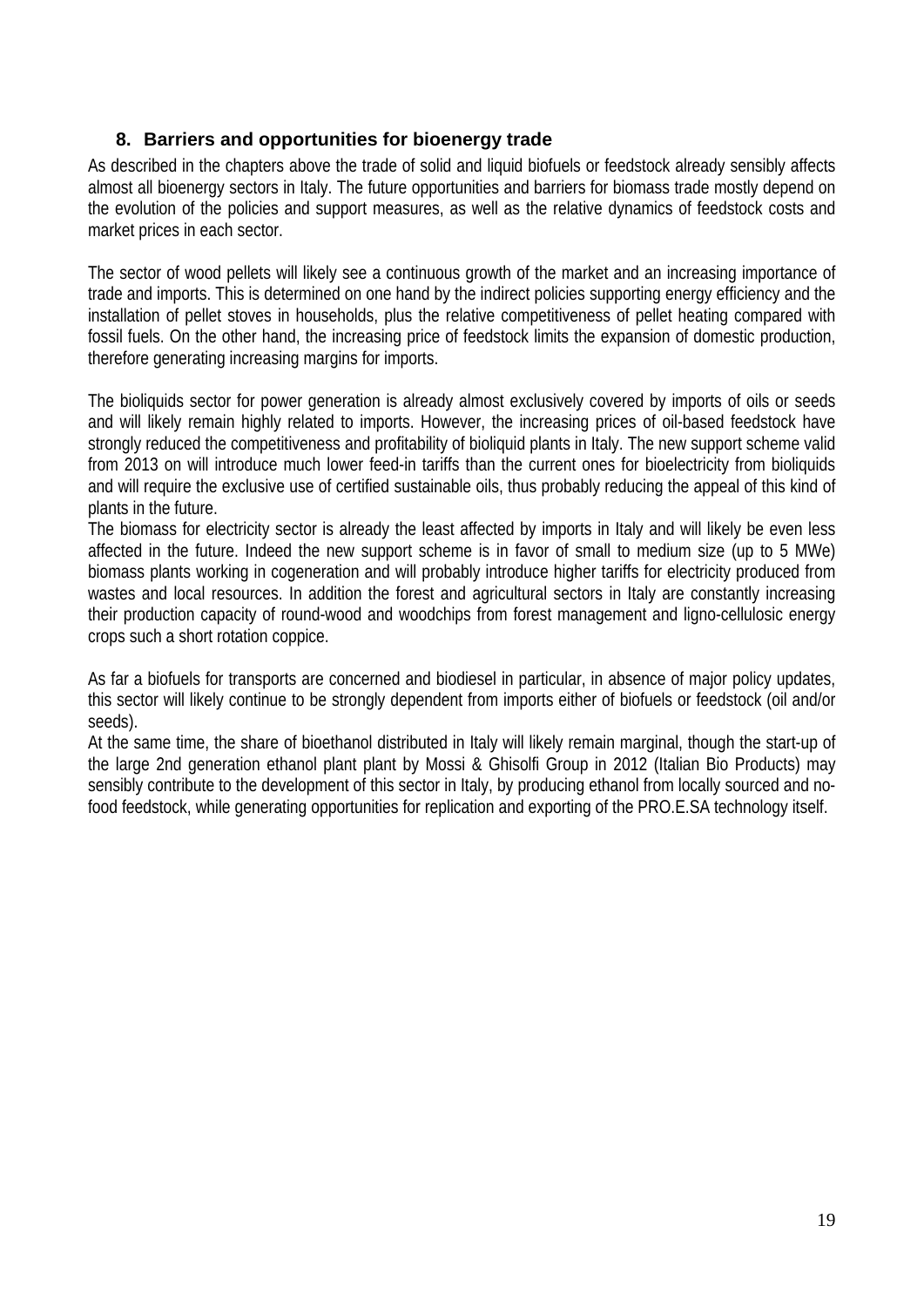| <b>Sector</b>                                   | Type of<br>biofuel or<br>feedstock                                      | <b>Market</b><br>prices                                  | Quantity and<br>trade<br>aspects                                                                                                | Main trade<br>partners                                                                                                                                                                                | <b>Barriers/Opportunities</b><br>for trade                                                                                                                                                                   |
|-------------------------------------------------|-------------------------------------------------------------------------|----------------------------------------------------------|---------------------------------------------------------------------------------------------------------------------------------|-------------------------------------------------------------------------------------------------------------------------------------------------------------------------------------------------------|--------------------------------------------------------------------------------------------------------------------------------------------------------------------------------------------------------------|
| <b>Residential</b><br><b>Biomass</b><br>heating | Wood pellets                                                            | 180-250 €/t                                              | More than 1<br>million tons<br>imported                                                                                         | Austria,<br>Germany,<br>Eastern EU,<br>Canada and<br>South U.S.<br>growing                                                                                                                            | Margin for increase of<br>pellet imports                                                                                                                                                                     |
| <b>District</b><br>heating                      | Woodchips                                                               | 40-70 €/t at<br>40% moisture<br>depending on<br>location | Mostly locally<br>sourced                                                                                                       | n.a.                                                                                                                                                                                                  | Likely to remain local<br>market, though imports<br>of feedstock from<br>bordering countries of<br>the Alpine region may<br><b>occur</b>                                                                     |
| <b>Biomass</b><br>power<br>generation           | Woodchips,<br>PKS, olive oil<br>cake                                    | 35-50 €/t                                                | Woodchips<br>mostly<br>sourced<br>locally, PKS,<br>olive cake<br>traded (in the<br>range of few<br>hundred<br>thousand<br>tons) | Mediterranean<br>countries for<br>olive cake, S.E:<br>Asia for PKS                                                                                                                                    | Role of trade likely to<br>remain limited due to<br>policies supporting the<br>use of local feedstock<br>and small-mid size<br>plants                                                                        |
| <b>Bioliquids</b>                               | Rapeseed and<br>Rapeseed oil,<br>palm oil<br>Soybean and<br>Soybean oil |                                                          | Demand 1<br>million tons of<br>PVO, 95%<br>imported                                                                             | Palm oil from<br>S.E. Asia,<br>rapeseed oil<br>from Germany<br>and France.<br>Soybean from<br>Argentina and<br>U.S.                                                                                   | Lower feed-in tariffs<br>from 2013 on,<br>requirements on use of<br>waste-heat and<br>mandatory sustainability<br>certification, high PVO<br>price may reduce<br>investor's attractiveness<br>of this sector |
| <b>Biodiesel</b>                                | Rapeseed and<br>Rapeseed oil,<br>palm oil<br>Soybean and<br>Soybean oil |                                                          | 798.000 tons<br>imports;<br><b>Exports</b><br>101.000 tons<br>to EU<br>countries                                                | <b>Biodiesel</b><br>imported from<br>Germany,<br>France other<br>EU countries,<br>Palm oil from<br>S.E. Asia,<br>rapeseed oil<br>from Germany<br>and France.<br>Soybean from<br>Argentina and<br>U.S. | <b>Biodiesel sector still</b><br>strongly dependent on<br>imports of biodiesel,<br>PVO and oil seeds.                                                                                                        |

Tab. 13 – summary of trade issues related to different solid and liquid biofuels used in Italy